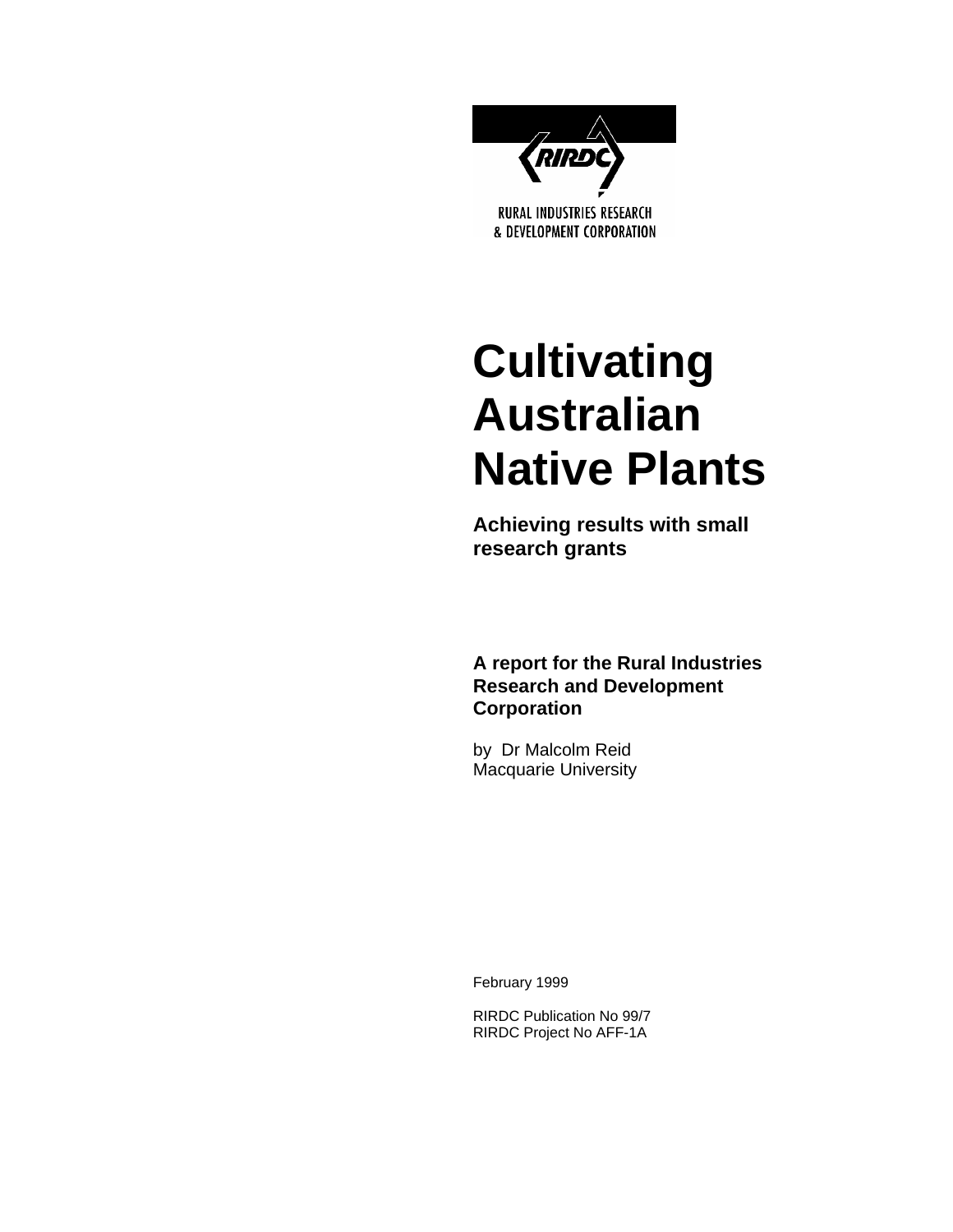© 1999 Rural Industries Research and Development Corporation. All rights reserved.

ISBN 0 642 57835 4 ISSN 1440-6845

*Cultivating Australian native plants – Achieving results with small research grants Publication no. 99/7 Project no. AFF-1A* 

The views expressed and the conclusions reached in this publication are those of the author and not necessarily those of persons consulted. RIRDC shall not be responsible in any way whatsoever to any person who relies in whole or in part on the contents of this report.

This publication is copyright. However, RIRDC encourages wide dissemination of its research, providing the Corporation is clearly acknowledged. For any other enquiries concerning reproduction, contact the Publications Manager on phone 02 6272 3186.

#### **Distributor Contact Details**

Dr. Malcolm Reed School of Biological Sciences Macquarie University NSW 2109

Phone : (02) 9850 8155 Fax : (02) 9850 8245 email : mreed@rna.bio.mq.edu.au

**Australian Flora Foundation Contact Details** 

GPO Box 205 SYDNEY NSW 2001

#### **RIRDC Contact details**

Rural Industries Research and Development Corporation Level 1, AMA House 42 Macquarie Street BARTON ACT 2600

PO Box 4776 KINGSTON ACT 2604

Phone : (02) 6272 4539 Fax : (02) 6272 5877 email : rirdc@netinfo.com.au internet : http://www.rirdc.gov.au

Published in February 1999 Printed on environmentally friendly paper by the AFFA Copy Centre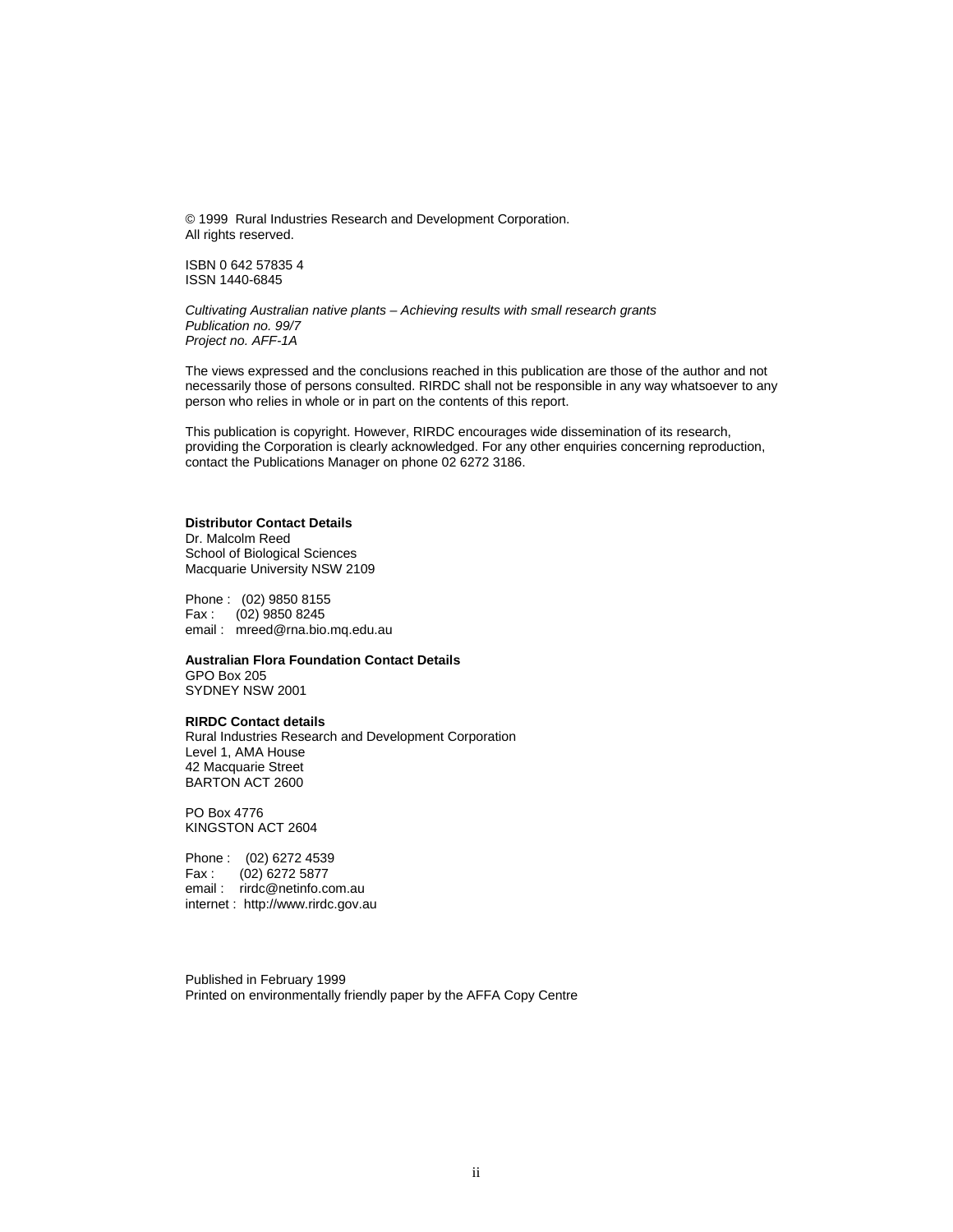## **Foreword**

Ten years ago the Australian Special Rural Research Council was determining priorities for the funding of research and development for Australian native cut flower growing and exporting. Views were divided as to whether to develop a diverse selection of native flora or to concentrate on major crop groups such as waxflower, kangaroopaw, Proteaceae and Verticordia.

In 1990, the successor to ASRRC, RIRDC set up a specific industry program in Wildflowers and Native Plants with an objective to improve the profitability, productivity and sustainability of the wildflower and native plant industry.

Meanwhile, the Australian Flora Foundation Inc. had set up a procedure distributing modest grants from community donations for research on the biology and cultivation of Australian plants. The volunteers who administer this scheme may be contacted at GPO Box 205 Sydney 2001.

This report details the progress of five projects set up under this scheme and shows what can be achieved with small grants, up to \$5000 for one or two years.

The report, a new addition to our diverse range of over 250 research publications, forms part of our Wildflower and Native Plants R&D Program.

**Peter Core**  Managing Director. Rural Industries Research and Development Corporation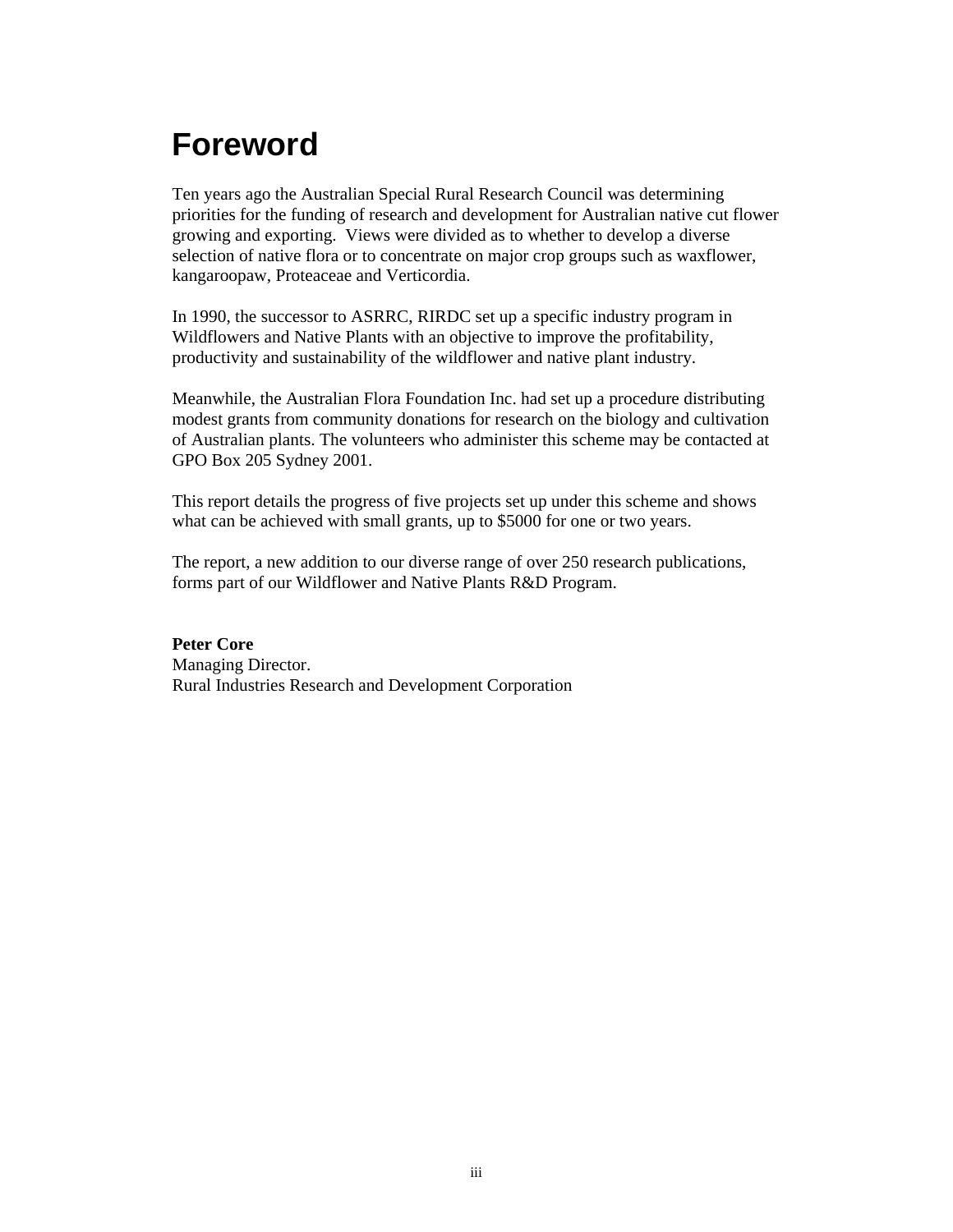### **Acknowledgements**

The voluntary effort of members of the Board of the Australian Flora Foundation and of its Scientific Research Committee, which assesses and approves research proposals, is gratefully acknowledged. Donors and members of the Foundation have enabled this project to proceed. As well, thanks should go to those who established the Foundation in 1981 at the International Botanical Congress, particularly to Mr. W.H. Payne.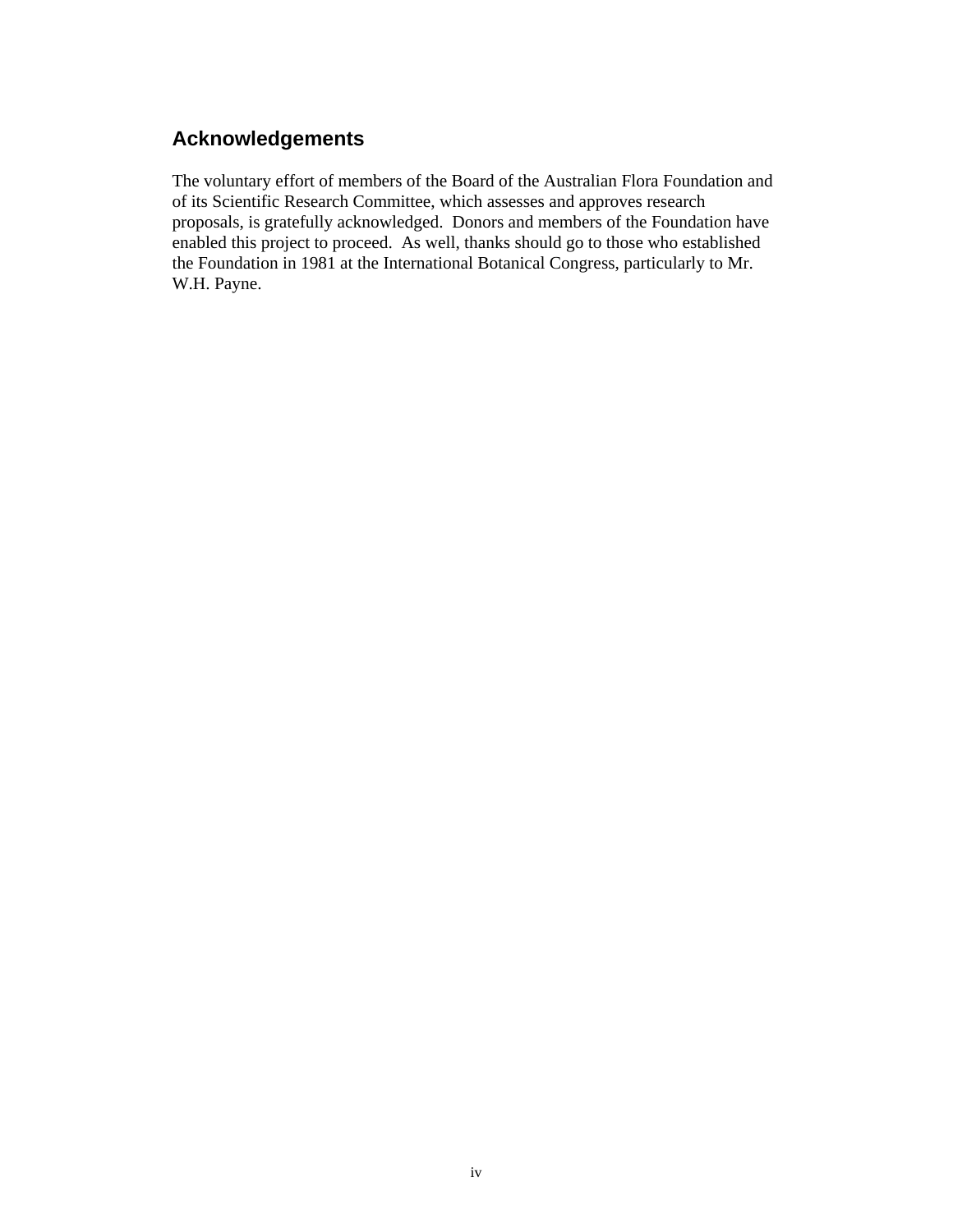### **Contents**

| $\mathbf{1}$     | <b>Summary</b>                                                                                                                                              | $\mathbf{1}$            |
|------------------|-------------------------------------------------------------------------------------------------------------------------------------------------------------|-------------------------|
| $\boldsymbol{2}$ | <b>Introduction, Objectives and Methodology</b>                                                                                                             | $\overline{\mathbf{3}}$ |
| 3                | <b>Selection and Evaluation of Helichrysums</b><br>as cut flowers<br>Background<br>Outcomes<br><b>Project Details</b>                                       | 5                       |
| 4                | <b>Identification of Mulla mulla suitable for domestication</b><br>for the cut and dried flower trade<br>Background<br>Outcomes<br>Project Details          | 8                       |
| 5                | <b>Biological control of Phytophthora cinnamomi in</b><br><b>Grampians Thryptomene using manure treatments</b><br>Background<br>Outcomes<br>Project Details | 13                      |
| 6                | Propagation of <i>Persoonia virgata</i> for the development<br>of a new export floricultural crop<br>Background<br>Outcomes<br>Project Details              | 15                      |
| 7                | <b>Regeneration biology and Silviculture of Tasmanian</b><br><b>Soft Tree Fern Dicksonia antarctica</b><br>Background<br>Outcomes<br>Project Details        | 17                      |
| 8                | <b>General Discussion</b>                                                                                                                                   | 20                      |
| 9                | <b>References</b>                                                                                                                                           | 21                      |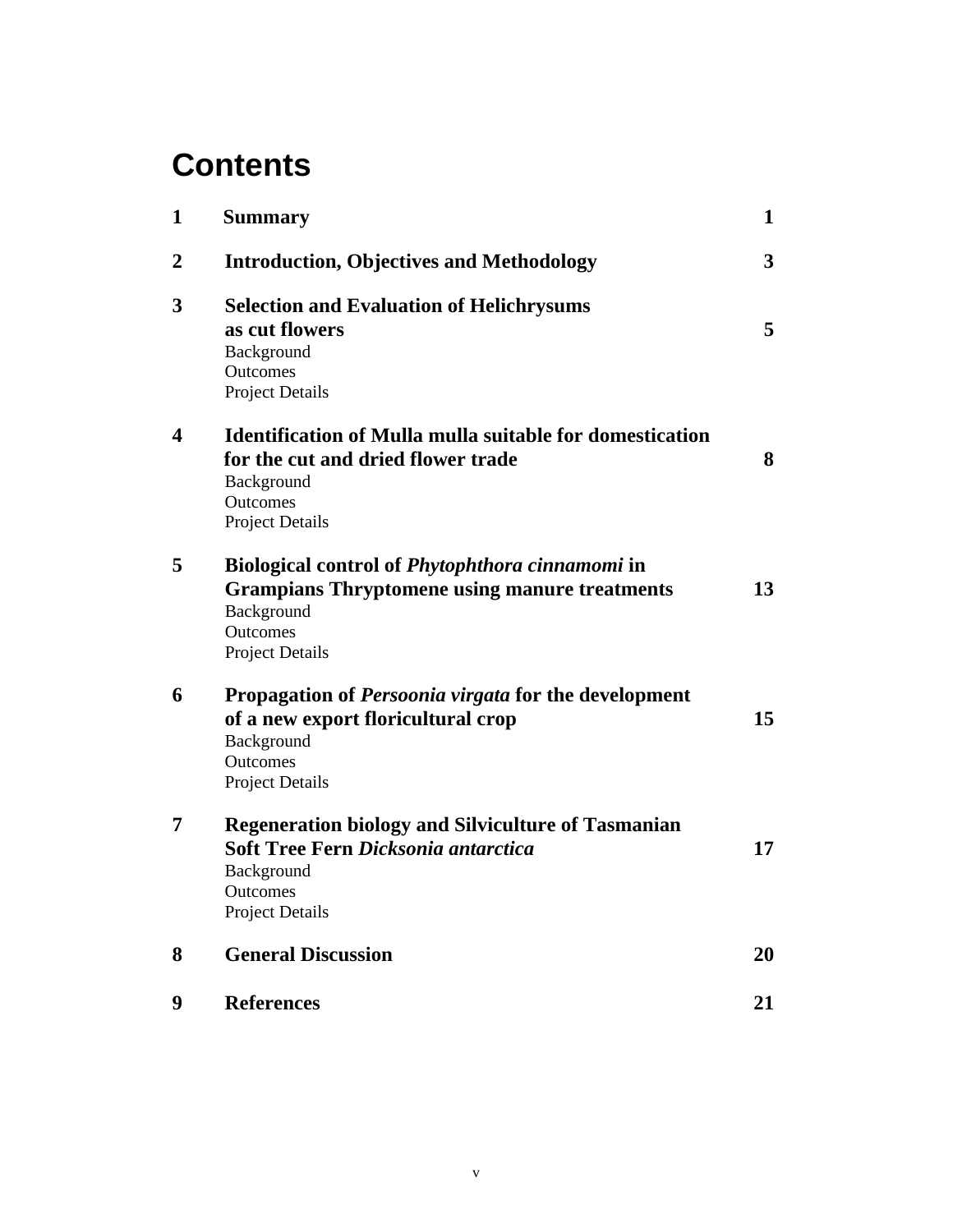### **About the Author**

Dr. Malcolm Reed is a plant biologist; senior lecturer in the School of Biological Sciences at Macquarie University NSW 2109. Recent research interests include mycorrhizas and seed biology, particularly of the Epacridaccae. He teaches an introductory course in plant science.

From 1991 to 1998, Dr. Malcolm Reed has been elected President of Australian Flora Foundation Inc. which raises money to foster research into the biology and cultivation of Australian native plants.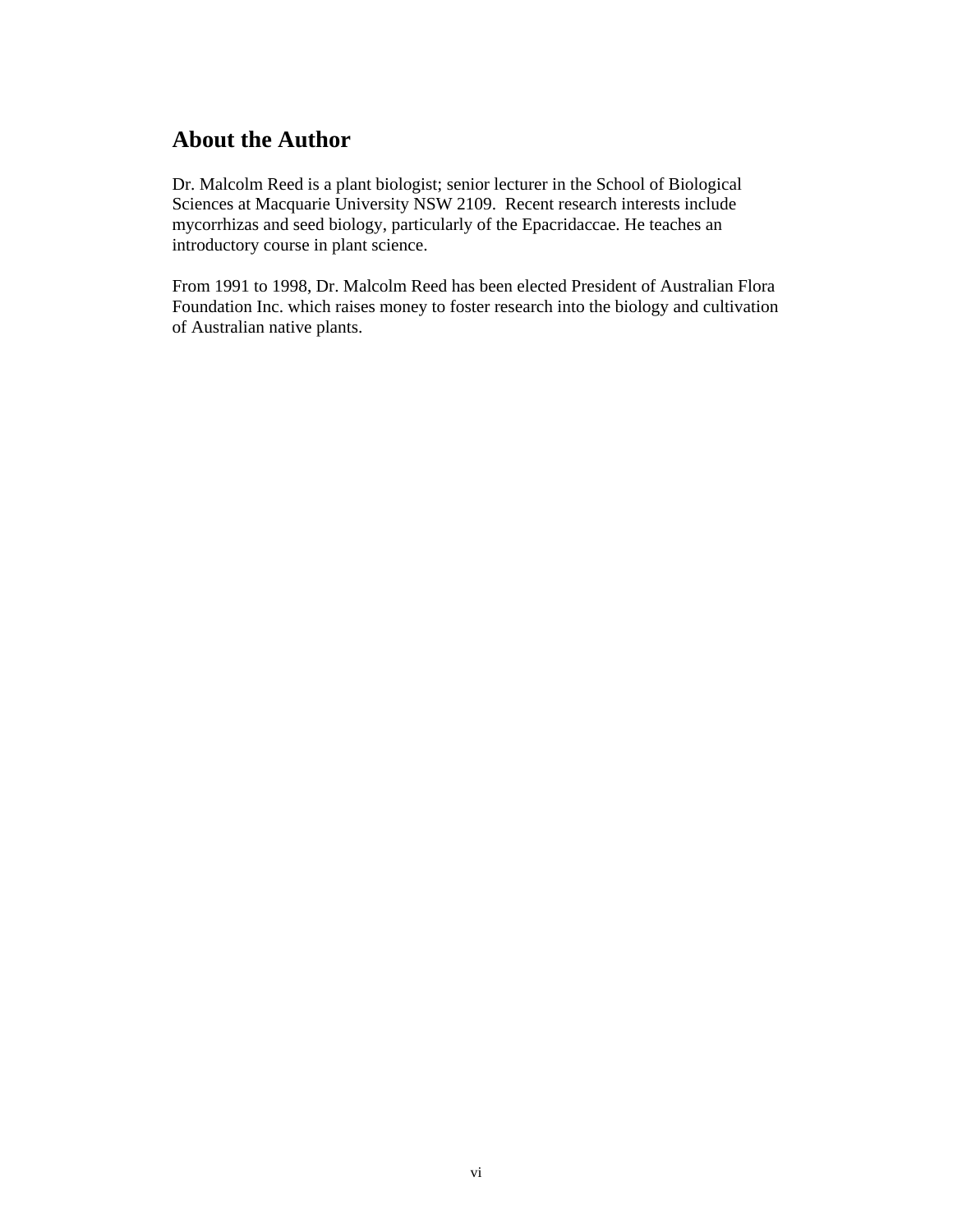# **1 Summary**

Applications were called for seeding grants of between \$3,000 and \$5,000 for research on the biology and cultivation of Australian native plants with commercial floriculture potential. 44 applications were received, five of which were funded after competitive assessment. Three were funded for two years.

As a result of these projects, in Victoria, two species of helichrysum daisies were identified which can be used as floral fillers to complement the market for rice flower. The limited natural colour range of *Ozothamnus diosmifolius* can be enhanced and complemented through the use of the related species *Ozothamnus obcordatus* and *chrysocephalum semipapposum*. There is already increasing demand for rice flower in both local and export (particularly Japan) markets. A number of clones from both species have been collected which exhibited the physical characteristics, had an acceptable vase life and a good strike rate. Continuing assessment in regard to propagation, agronomic potential, pest and disease resistance, and post-harvest vase life is under way.

In N.S.W. the diversity of mulla mulla (*Ptilotus*) was studied. 116 accessions were made covering 32 species or possibly 45 species, given the taxonomic uncertainties. 67 of the collections were from natural habitats with recorded provenance details. An explanation for the poor performance of many commercial and field-collected seed batches was found. Satisfactory procedures for small-scale propagation by seed, cuttings and transplanting were established.

In Victoria, new plantations of *Thryptomene* can lose 40% of plants from *Phytophthora* root rots. It has been shown that composted chicken manure provides effective protection against root rot caused by *P. cinnamomi* in a model plant system, lupin. Disease control was shown to be associated with higher total microbial activity, in particular the presence of higher numbers of antagonistic microbes such as the endospore-forming bacteria and actinomycetes, in amended soils.

A reproducible assay to test the effectives of soil amendments against *Phytophthora* root rot has been developed. A range of actinomycetes bacteria and fungi isolated from composted chicken manure antagonise the growth of the pathogen.

In Queensland, propagation of *Persoonic virgata* was studied as it has potential as a new plantation species. Seed germination studies have shown that the endocarp is a major barrier to germination. 40% to 60% germination, *in vitro*, occurs if half of the endocarp is removed, *ex vitro* procedures are not successful. Success with cuttings varies with individual stock plants. Growth cycles of plants in their natural habitat have been established.

In Tasmania, a novel approach to sourcing soft tree fern (*Dicksonia*) was investigated. Results suggested that light, moisture and nutrient requirements of *Dicksonia* can be provided in plantation forest understoreys or beneath disturbed native forests, without compromising either the productivity of the plantation or the ecological succession of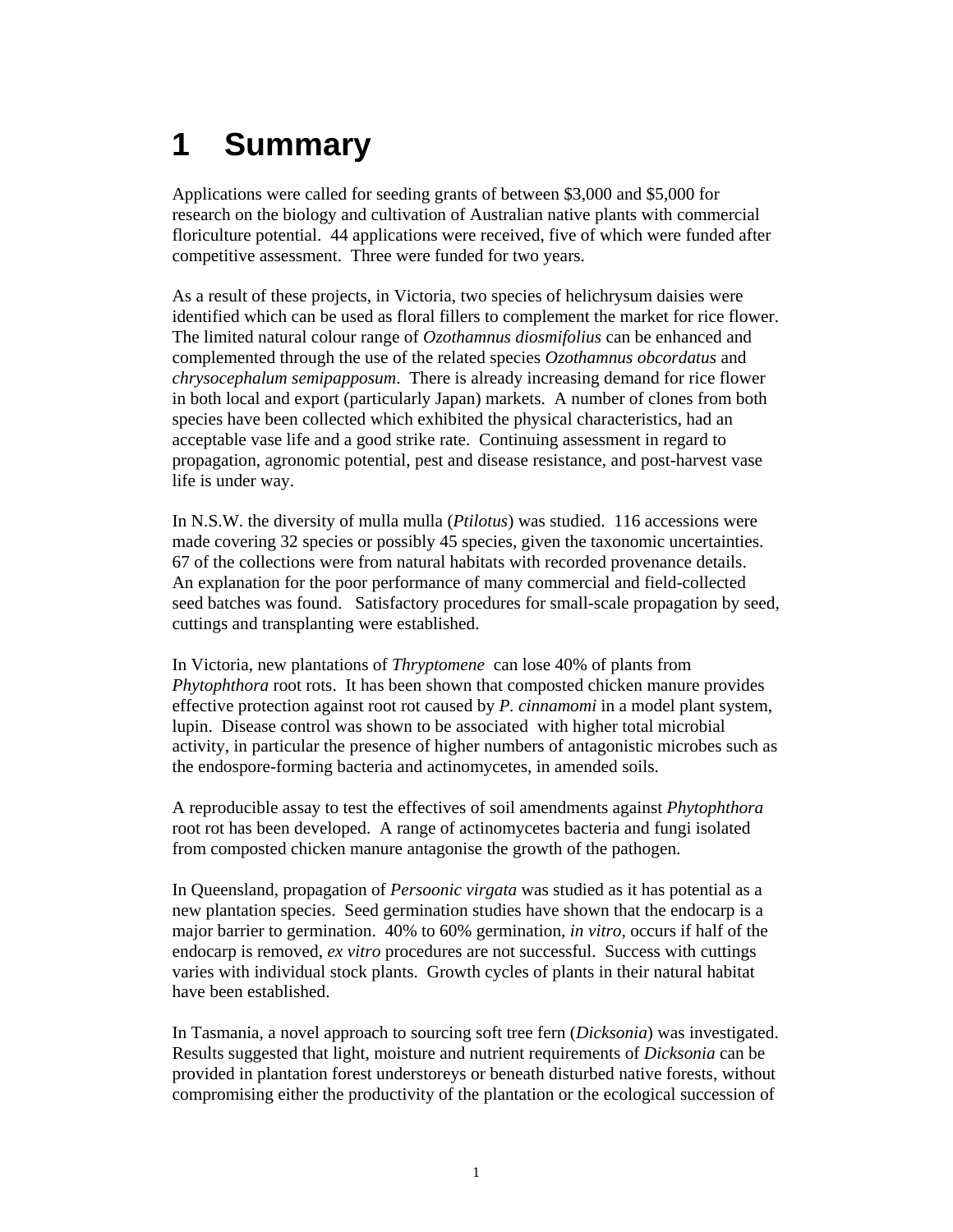native forest gaps. Protocols and media requirements for the *in vitro* propagation of sporelings have been derived experimentally.

These five sets of results indicate how much progress can be made with tiny grants for projects, competitively assessed and administered by a voluntary body (in this case, the Australian Flora Foundation Inc.).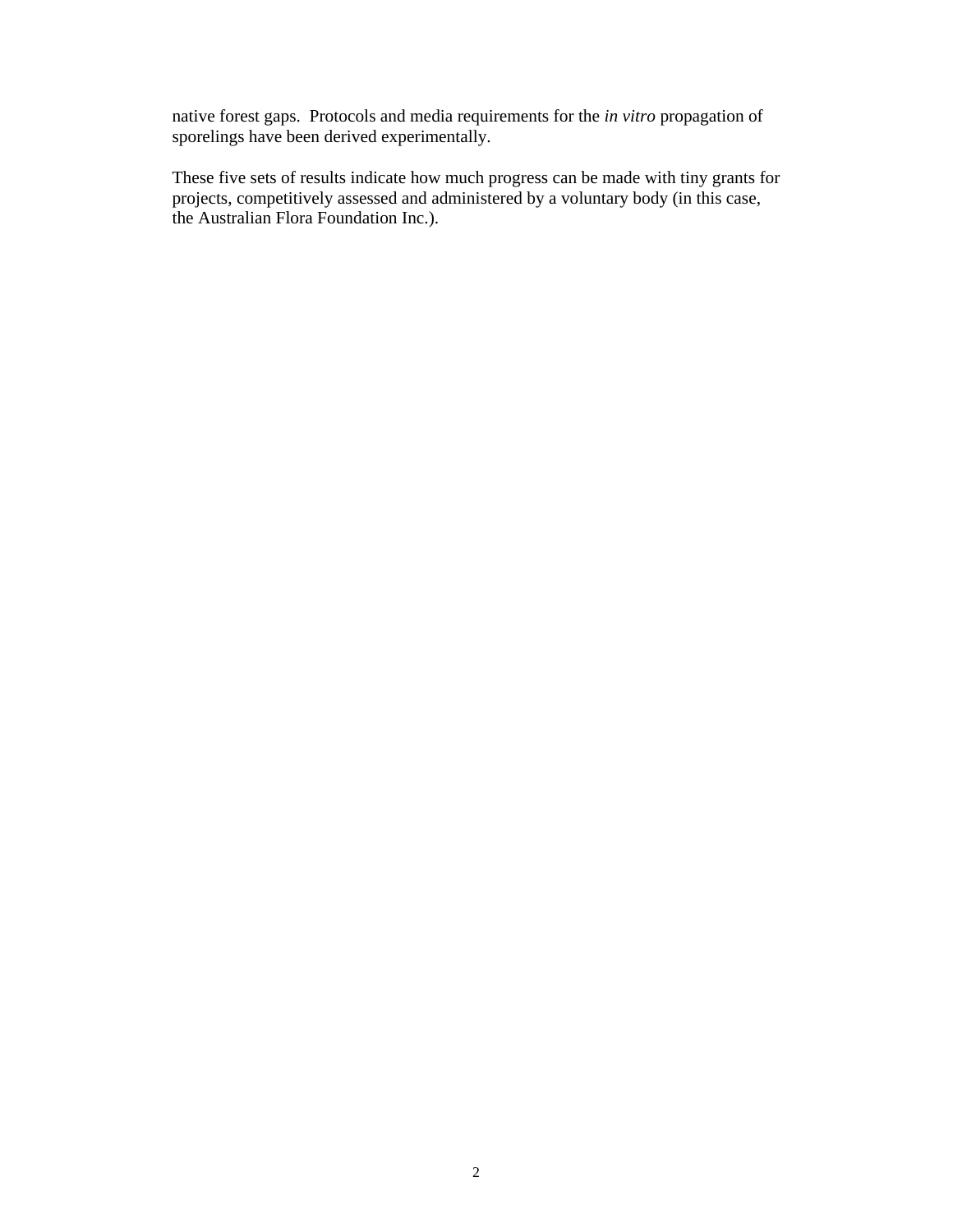### **2 Introduction, Objectives and Methodology**

Of the 16,000 native flowering plants in Australia (three quarters of them endemic), few of them have been studied extensively for commercial cultivation or sustainable harvesting from the wild. This deficiency may have been because the majority of botanists employed by state governments were taxonomists, whilst in universities interest in native plants is a recent development (Western Australia excepted).

Members of the Societies for Growing Australian Plants and Wildflower Societies around Australia were aware of the deficiencies and in 1981 founded the Australian Flora Foundation to promote research into the biology and cultivation of the native flora. Modest grants ranging from \$500 to \$3000 became available.

The objectives of these research grants were determined by the researchers. The money available from donations and community groups was not sufficient to entice work towards specific goals.

When the Rural Industries Research and Development Corporation took over from the Australian Special Rural Research Council and established its Wildflowers and Native Plants Program in 1990, five-year plans, in consultation with the industries and research community in all states, had yet to be developed.

The opportunity thus arose to utilise the voluntary skills of members of the Australian Flora Foundation in administering and distributing small grants to increase the number of native plant species and/or genera under scientific study as the basis for novel products or industries and to increase the number of scientists doing research on native plants.

The Australian Flora Foundation circulated a call for applications for Special Research Grants (funded by RIRDC) of \$3000 to \$5000 for up to two years, closing date July 30, 1993. 44 requests for detailed guidelines for applications were received; 15 applicants responded. Eight were from university researchers, 2 commercial growers, 2 at TAFE and 3 from other state bodies. (Distribution by state : New South Wales 5; Western Australia 3; Victoria 3; Queensland 2; South Australia 1; Tasmania 1).

Five of these were selected at a Board Meeting of the Foundation for sending to the Scientific Research Committee of the Foundation for ranking and approval. This Committee consists of :

- Professor Emeritus Trevor Clifford (Honorary Associate, Queensland Museum),
- Dr. Kingsley Dixon (Assistant Director and Adjunct Professor, Kings Park and Botanic Garden, Perth),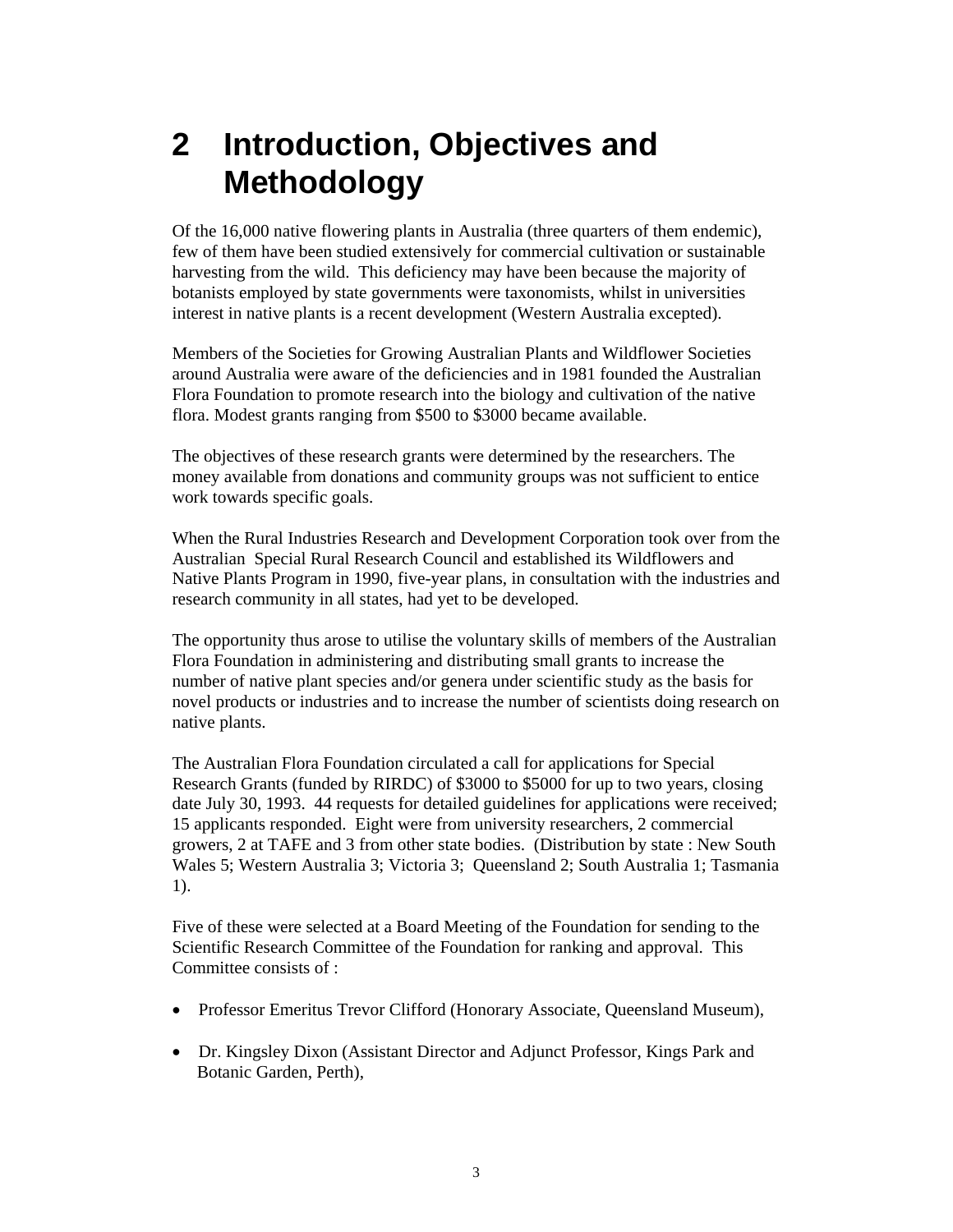- Professor Betsy Jackes (Dean of Science, James Cook University of North Queensland),
- Dr. Peter McGee (Senior Lecturer, University of Sydney),
- Professor Richard Williams (Department of Plant Production, University of Queensland, Gatton)

Two projects were funded. The following year, a similar procedure was used. 33 applications were received and three were funded.

In the following Chapters the objectives and outcomes of each of these five projects are presented as reported to the Foundation by the researchers. A general discussion assesses the efficacy of funding research on native plants by this means.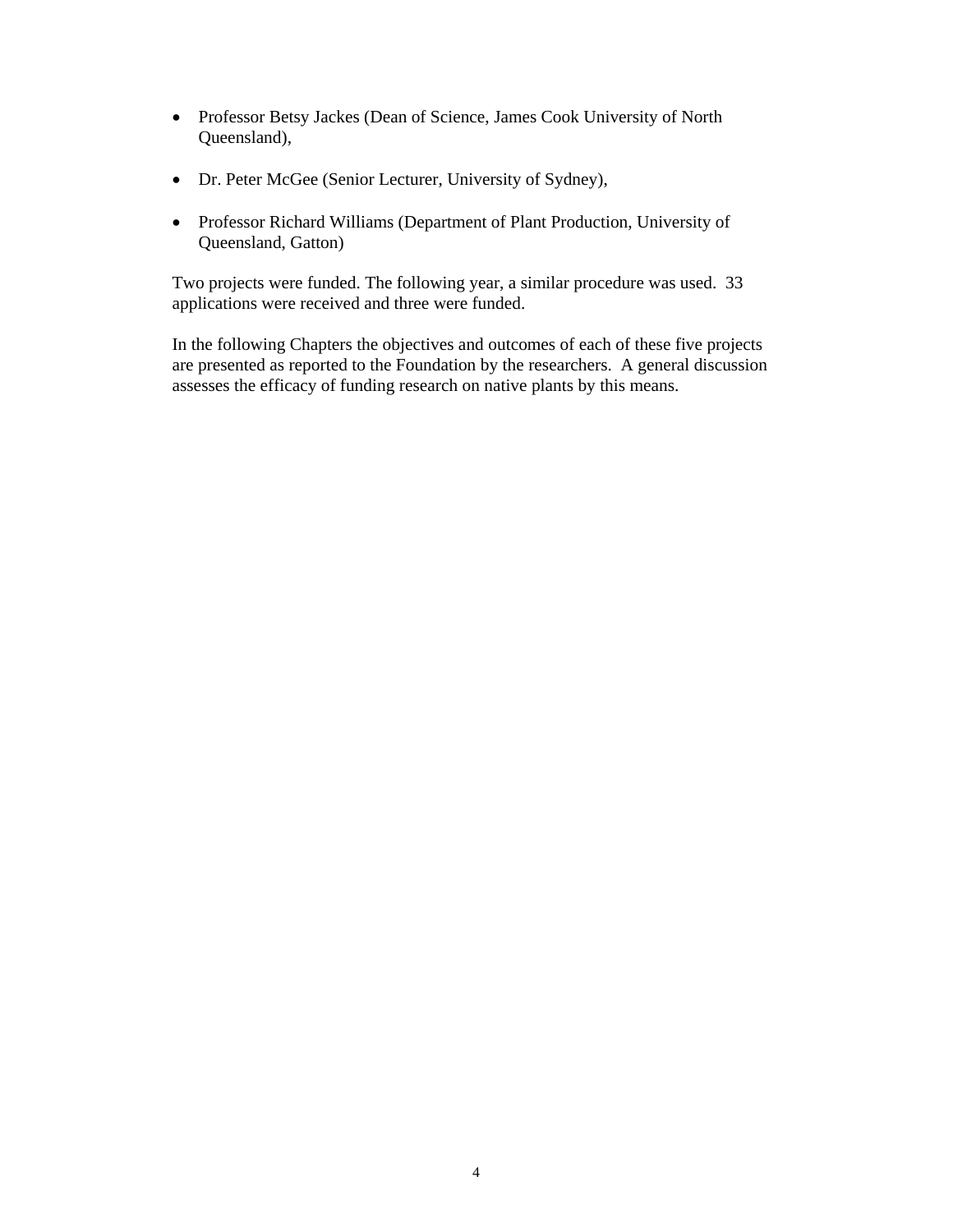### **3 Selection and Evaluation of Helichrysums as cut flowers**

#### **Researchers** :

A.T. Slater and A.D. Allen Institute for Horticultural Development Knoxfield Department of Agriculture, Victoria. Private Bag 15, South East Mail Centre, Vic. 3176.

#### **Background**

The Australian Flora Foundation has had success with funding research into Australian native daisies towards their use for varied horticultural purposes. The first grant ever awarded by the Foundation was to Ms Sandra Lacey, then a research horticulturalist at the Redlands Research Station of QDP1 in 1987. This grant was for a collection of *Helichrysum diosmifolius* (now known as rice flower) selections. Growers in south-eastern Queensland were interested in this species for cut flowers, but seed produced variable plants and other propagation was difficult. QDPl could find the staff time for this project but \$1500 was needed for travel outside the Brisbane area.

Progress in this rice flower project was rapid - the commitment of various grower, state and federal bodies had been \$190,000 by 1993 (Yencken 1994).

In 1992, the Australian Flora Foundation funded a further QDPI project carried out by Dr. K.V. Sharman and Mr. R.M. Dowling. The germination requirements of 27 species of Australian native daisies were evaluated at Redlands Research Station (Bunker 1994). By the time that the horticultural uses of Australian daisies were reviewed in 1996 (Bunker 1996), 87 species were identified as having applications as hanging basket specimens, flowering pot plants, tub specimens, rockery or bedding plants, and fresh or dried cut flowers.

With this background, the Board of the Flora Foundation sent this project of A.T. Slates and A.D. Allen to the Scientific Research Committee of the Foundation for appraisal and approval when the applications was received for the first round of special grants funded by RIRDC in 1993-94.

#### **Outcomes**

Tony Slates and Anthony Allen reported to the Flora Foundation in November 1994 that "our work has identified two species of daisies which can be used as floral fillers to complement the market for rice flower. The limited natural colour range of *0. diosmifolius* can be enhanced and complemented through the use of the related species *0. obcordatus* and *C. semipapposum*. There is already increasing demand for rice flower in both local and export (particularly Japan) markets.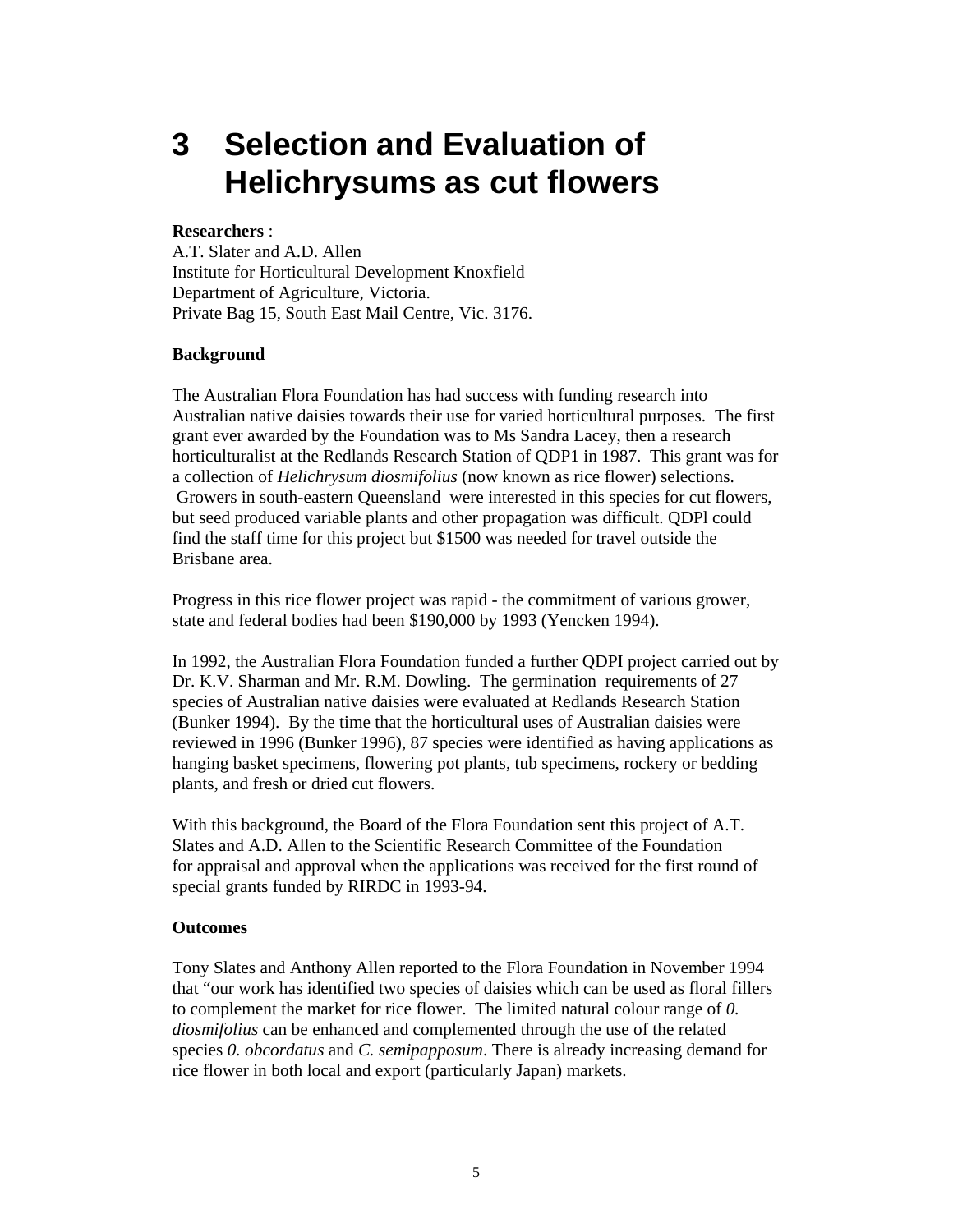"We have identified a number of clones from both species which exhibited the physical characteristics, had an acceptable vase life and a good strike rate. Continuing assessment in regard to propagation, agronomic potential, pest and disease resistance, and post-harvest vase life is under way. Potential cultivars from our initial selections will be trialled with current rice flower growers to determine their suitability for commercial cultivation. The market potential of the selections will be assessed by surveying local florists, flower wholesalers, and exporters of wildflowers."

They presented a poster at the "3rd National Workshop for Australian Native Flowers'

at Gatton Campus, University of Queensland, in February 1994 (Allen *et al* 1994) and the project continues with RIRDC, QDPI and growers support in the Wildflowers and Native Plants Program of RIRDC.

#### **Project Details**

Tony Slater and Anthony Allen said "The objective of our work has been to survey field populations of *0. obcordatus* and *C. semipapposum* for plants which show characteristics suitable for development as cut flowers. These plants were then collected from the field to determine their vase life, and the suitability of these selections for commercial propagation and cultivation.

"Herbarium records were examined to identity sites with promising material, as the two species are variable in their vegetative and floral forms throughout their range. In order to maximise the variability sampled, plant populations were surveyed over a large part of Victoria. Populations were surveyed at St Arnaud, Stawell, the Grampians, Inglewood, Bendigo, the Brisbane ranges, Glenrowan and in the high plains.

"Selections from populations of the two species were made according to the following characteristics:

- stem length suitable for harvesting (longer than 40 cm),
- vigorous erect habit,
- large number of stems per plant,
- corymb at least 8 cm in diameter,
- capitula within the corymb displayed at an even height, and even floral maturity,
- clear bright colours,
- early and late flowering forms.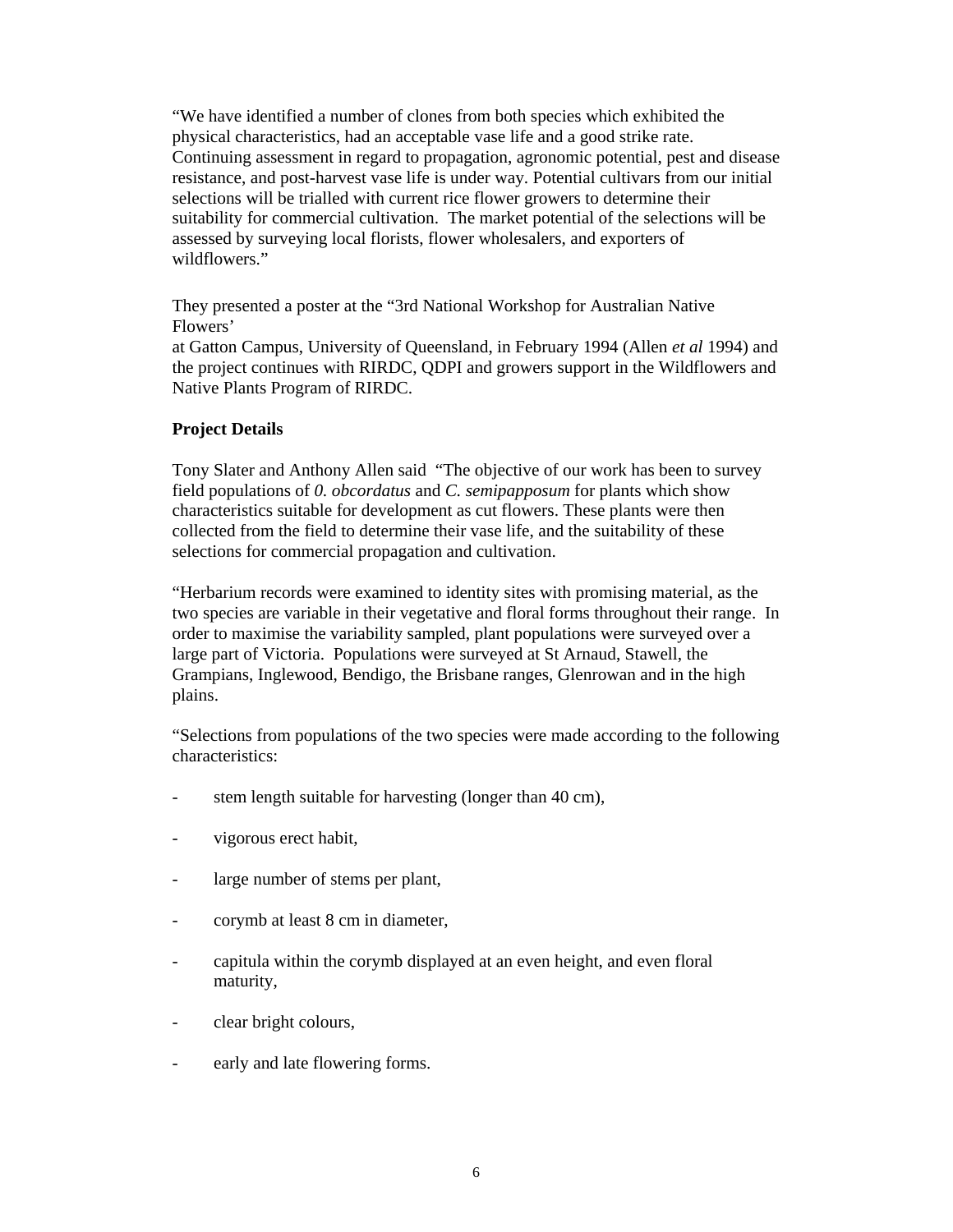In total, 48 clones of the two species were collected. The 24 clones of *C. semipapposum* were collected based on variations in flowering time, stem length and leaf size. The colour of the stem and leaves also varied, possible due to the cover of hairs. The colour of the flower heads was also selected for, as they varied from lemon through to orange-yellow. The 24 clones of *0. ozothamnus* were collected mainly on flowering time, stem length and the diameter and presentation of the flower head. The diameter of the flower head was also noticed to vary in association with leaf size, with the smaller leafed selections having smaller flower heads.

"Propagation and cultivation : The plants were propagated using semi-hardened tip cuttings, dipped in Clonex purple gel (3g/L indole-3-butyric Acid) and placed into a mist bed. As expected the strike rate of the material which was collected in the field varied from clone to clone. The majority propagated in acceptable numbers while there were a few clones where very few struck, and 13 clones which did not strike. As the exact collection site was recorded for each clone, further collections can be made if necessary.

"Vase life : Plants selected in the field were assessed for their post-harvest vase life. Five stems were collected from each plant, placed in a plastic bag with moistened paper then placed on ice for transport back to the laboratory. Transport and treatment of the flowering material occurred within 48h of harvest. The stems were placed in distilled water and maintained under controlled environmental conditions (20°C, 65% relative humidity, 10  $\mu$ mol m<sup>-2<sub>s</sub>-1</sup> light), until they were no longer considered suitable for sale. The assessment of the vase life for all selections was terminated after 14 days inside the controlled temperature room.

"The optimum length of vase life for both species could not be determined as the field collected material was of unknown maturity, and was kept dry for up to 48 hours after harvest. The stems of *C. semipapposum* remained acceptable for a period of between 7 and 14 days. Some of the *C. semipapposum* stems developed leaf tip die back and blackening. Further work will be required to determine if this would occur on cultivated stems, and if antisenescence or ethylene-inhibiting treatments could control leaf blackening as shown for rice flower. The stems of *0. obcordatus* were generally selected from the field when they would have been deemed to be over mature. These stems remained acceptable for a further period of between 5 to 13 days. Further work is required to determine the optimum vase life of stems in cultivation."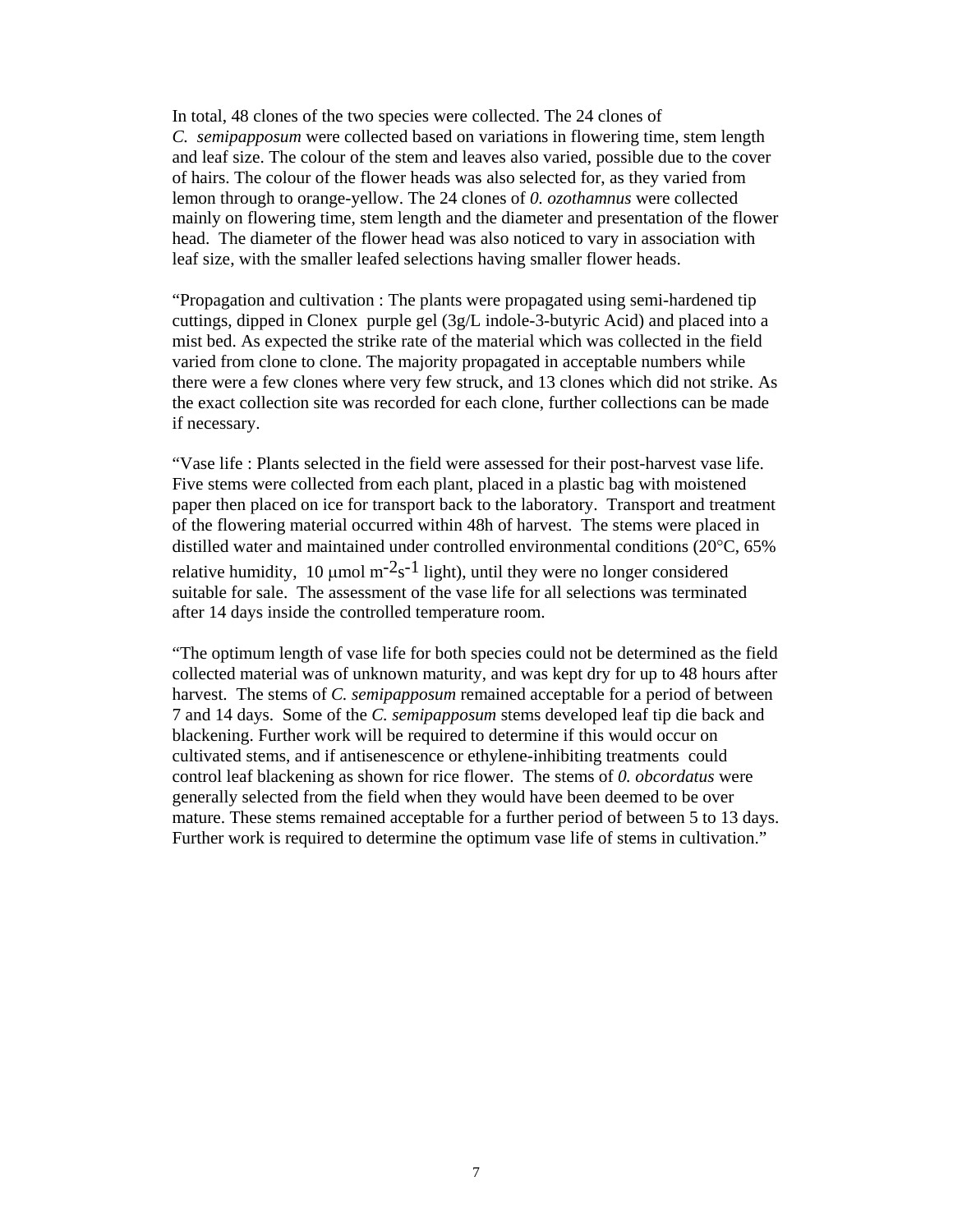### **4 Identification of Mulla mulla suitable for domestication for the cut and dried flower trade**

#### **Researchers** :

P.G. Abell and J.D. Oates Plant Breeding Institute, Cobbitty University of Sydney Private Bag 11, Camden, NSW 2570

#### **Background**

The large colourful flower spikes of the amaranth *Ptilotus exaltatus* have attracted horticultural interest for many years. Wrigley and Fagg (1989) list eight species of *Ptilotus* which has been tried with some success and point out that, with approximately 100 species in the genus, many more might be useful but, growing as they do, in arid or tropical areas of Australian, have been neglected.

Professor Richard Williams has worked on production system for *Ptilotus* for a decade, initially at Black Hill Flora Centre, Athelstone, South Australia. He wryly points out that there was little interest in commercial production in Australia. However when flowering pots of *P. exaltatus* won an award in Europe in 1993 the genus is receiving deserved attention (Williams 1996).

One of the applicants for the first round of Special Grants of the Australian Flora Foundation in 1993-94 (funded by RIRDC) was J.D. Oates of the Plant Breeding Institute, Cobbitty University of Sydney. The project intended to collect and grow a comprehensive germplasm collection of *Ptilotus* and determine potential for cut or dried flowers.

The present Plant Breeding Institute grew from the establishment at Castle Hill in Sydney, which had served wheat and other industries since 1945. Since moving to Cobbitty, it has included ornamentals and native plants in its objectives, using facilities for long-term seed storage, liquid nitrogen storage, tissue culture and molecular genetics. The collection of species of *Ptilotus* would make use of the extensive personal contacts of the Institute.

The Scientific Research Committee of the Australian Flora Foundation assessed and approved the application.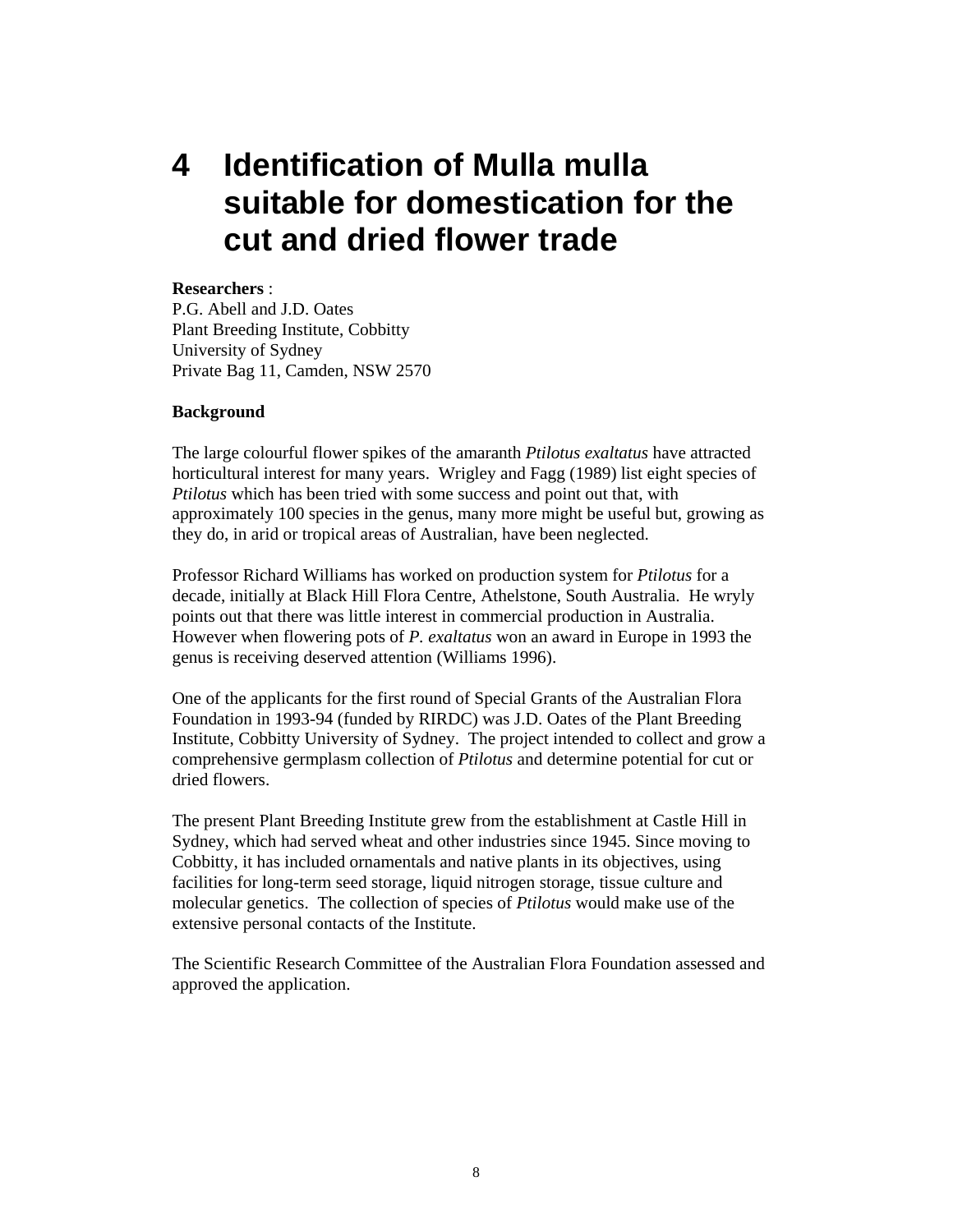#### **Outcomes**

116 accessions were made covering 32 species (possibly 45 species, given the taxonomic uncertainities). 67 of the collections were from natural habitats with recorded provenance details.

An explanation for the poor performance of many commercial and field-collected seed batches was found. Satisfactory procedure for small-scale propagation by seed, cuttings and transplanting were established. Floristic and horticultural merit are being assessed.

#### **Project Details**

J.D. Oates reported to the Australian Flora Foundation in March 1996 that "the collections have come from The University of Sydney staff, Royal Botanic Gardens Mt. Annan, Kings Park and Botanic Gardens Perth, private collectors John McCarthy and Zyllis Ashby. Commercial seed sources: Royston Petrie Seeds, NSW; Kimberly Seeds, D. Orriell Seed Corporation, Vaughans Wildflower Seeds and Nindethana Seed Service, all of Western Australia. A 10-day field trip through central Australia added to our understanding of their biology, 15 species were identified and accessioned. Material has been accessioned from all states except Victoria and Tasmania.

"**Propagation from seed :** Seed is usually harvested from the natural habitat and supplied as flowers with the seed enclosed. We have found significant fluctuations in seed set from field collections and commercial seed sources. The range in one species, *P. exaltatus*, was 2% to 70%. Pollination vectors and environmental factors would be the major influences on seed set. An added complexity is the variation in the viability of 'set' seed (0-100%). Germination rate of extracted seed was far more reliable than that achieved from sowing the flower/seed bulk, indicating either a physical or chemical barrier in the flower.

"The efficacy of commercial collection strategies was investigated. This was done as a conscious part of the field work in central Australia. The conclusion drawn was that a large portion of the inflorescence was collected which included immature seed or even unopened flower buds. This is supported by field observation showing that the mature flowers with ripe seed detach very quickly from the inflorescence. It was noted that only a small amount of ripe flower (with ripe seed) was available at any one time for collection. Another indicator was the bleaching of the mature flowers from our field collection compared to the rest of the developing inflorescence. This meant that seed counts (by extraction) generally showed a significant increase over counts from material supplied commercially. A number of collections from commercial sources yielded no seed.

"Seed was germinated in nursery flats in a medium of washed river sand and peat moss (2:1). Initial germination occurred in 7-21 days although some species (e.g. *P. obovatus, P. exaltdtus*.) continued to germinate for up to three months.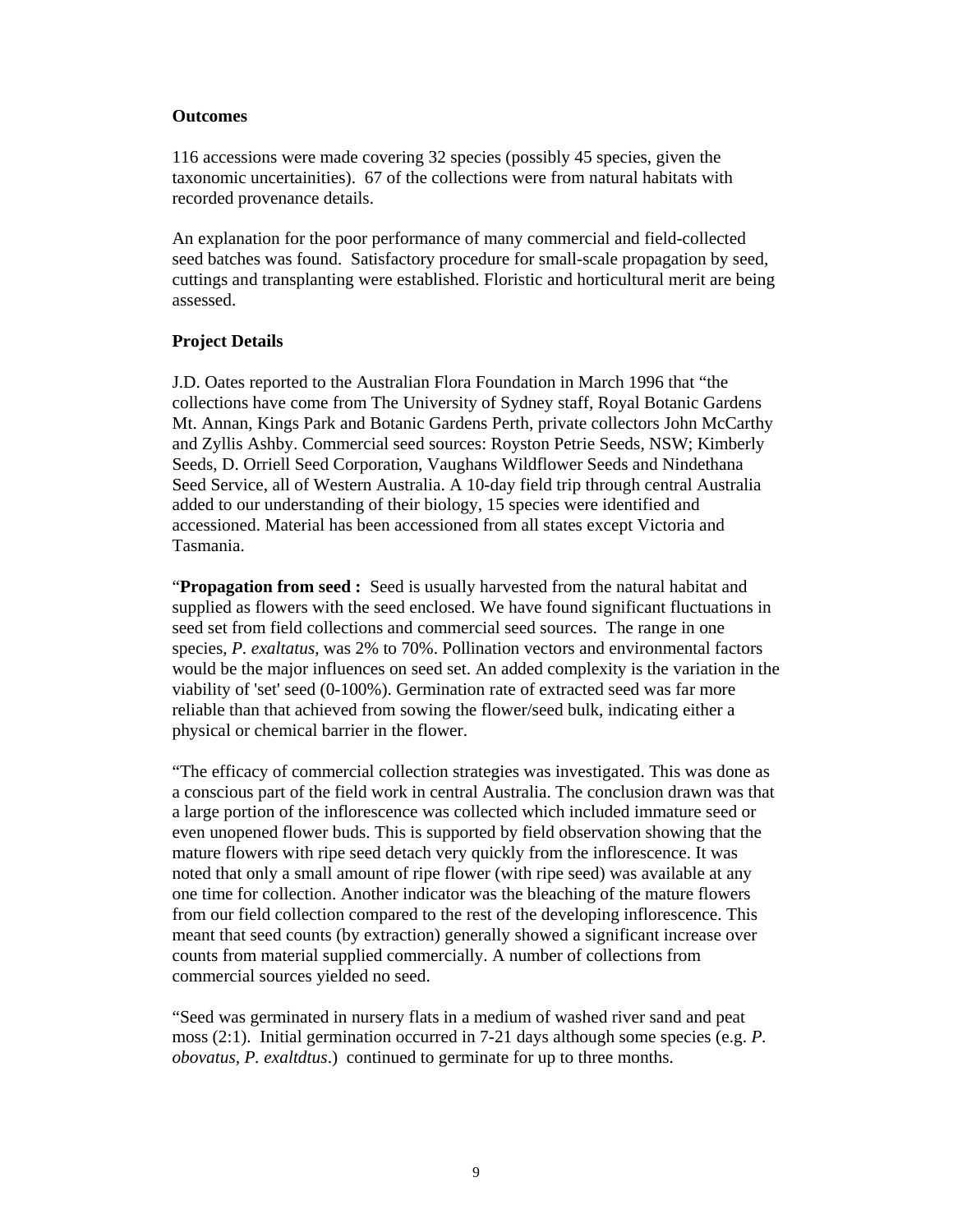"All species have so far exhibited a high level of susceptibility to 'damping off' whilst very young. Pasteurization and fungicide drenches have not controlled the problem always. Pricking out the seedlings into plugs with a very porous medium and a reduction in watering to an absolute minimum has proven effective.

"A seed germination protocol was developed to overcome some of the above propagation problems. This method involved germinating seed in petri dishes on pasteurized moist peat moss. The lid was replaced and the germination monitored. The small seedlings were pricked out and potted into tubes and grown on normally.

"**Propagation from cuttings :** Both soft tip and semi-hardwood cuttings have been used successfully to produce clonal replicates. High humidity and temperature stability are considered the most important environmental factors. Our system consists of a 'tent' within a controlled environment room. The room was set at 25°C (considered to be an appropriate temperature). The 'tent' has a controlled level of humidity (90-95%). The humidity is in the form of a "fog" generated from a 'Uni Fogger' ultrasonic humidifier. Soft, herbaceous tip and stem cuttings from cultivated plants work well with most species. *P. polystachys* and *P. obovatus* strike at a rate of better than 90%. Older woody material such as is found in the natural habitats is usually more difficult to strike. Early removal of cuttings from the propagation system after rooting is advised as prolonged exposure to higher levels of moisture often allows fungal attack. With the exception of *P. polystachys*, the use of flower scapes as stem cuttings is to be avoided due to their reluctance to produce roots and lateral shoots.

"**Cultivation** : As the plants grow in the drier inland regions of Australia, it was assumed that the basic water requirements would be low. This is certainly true in practice. Container grown plants, both glasshouse and shadehouse, produce weak root systems when the media water content was kept at a constant high level. However, the division between 'too wet' and 'too dry' was critical so the most reliable production method involved improving the air-filled porosity and hence drainage of the media.

"Field beds have been prepared to provide information on the performance of *Ptilotus* in a 'garden' or 'crop' situation. These consist of our local alluvial soil formed as beds raised l25mm above ground level. These beds were mulched to a depth of approximately 30mm with 'Vita Mulch' to help retain water and retard weed growth. Watering was carried out by a network of drippers that, at present, operate manually. This method appears to be very effective. Plants of several species have proven to be quick to establish and are quite hardy in the field. Even considering the recent drought, the field plantings required very little supplementary water. The best performers at this stage are *P. obovatus, P. exaltatus, P. nobilis, P. calostachys* and *P. po1ystachys. P. clementii, P. polakii, P. ledifolia, P. macrocephalus, P.rotundifolins* were weak growers in the field.

"**Floristry** : Flowers within the *Ptilotus* inflorescence consist of persistant bracts surrounding a sometimes hairy perianth with 5 segments. The 5 stamens are frequently reduced to only 2 fertile stamens due to the production of staminodes. This could be one explanation for the often poor production of seed in nature.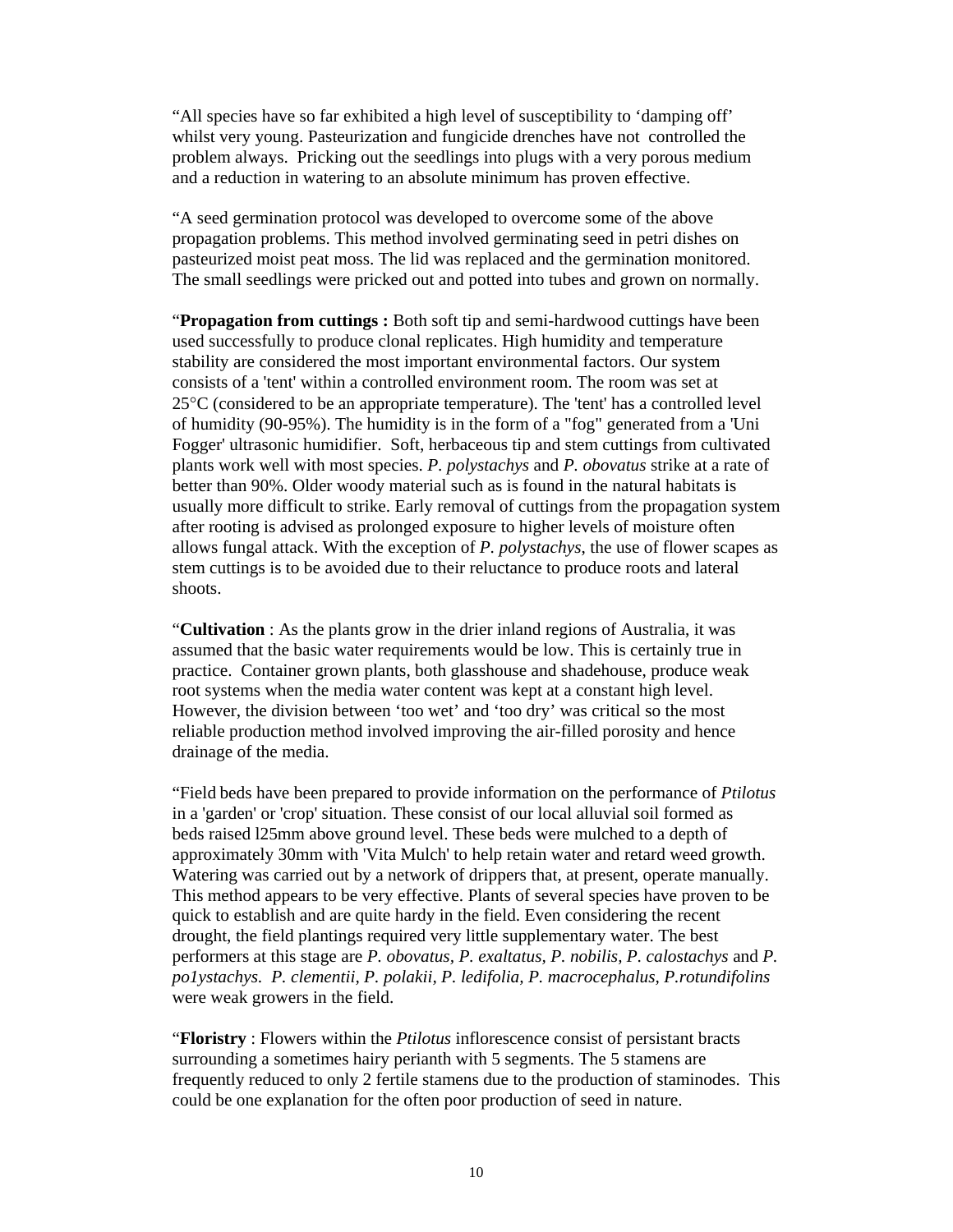The inflorescence is usually a cylindrical, ovoid or globose spike. It mostly is set terminally with the occasional axillary spikes. The scapes vary in length up to 0.5 metre, depending on the species and environmental conditions. Flower colour in *Ptilotus* is rarely considered intense, being usually pastel shades of pink, mauve, green, pale yellow and also white. Yet they are most striking, due to the numbers of flowers produced and the size of the inflorescence. The overall floral presentation is often enhanced by long scapes presenting the inflorescence on or above the plant.

"At present there would be three areas within the existing flower markets for *Ptilotus*  spp. Dried material, fresh flowers for mixed bunches and fresh flower 'fillers'. Initial trials into vase life are very encouraging. Seven species have thus far been cut and placed into distilled water. All lasted at least 14 days, with *P. polystachys* maintaining condition for a full 7 weeks (49 days). This species, although not an attractive colour (green) could be used in the same manner as grasses in floristry. There is currently a lack of fill in the floristry industry. *P. obovatus* has great potential to provide material in this area. It has a compound, branching inflorescence with globular flower heads of 10 - 15mm diameter, in colours from white through pink to mauve. Some forms present the flowers on scapes of up to 300mm long which could be considered adequate.

"**Horticultural merit** : *Ptilotus* spp. have ornamental appeal; they exhibit a range in plant form from prostrate/trailing through to erect herbs to small shrubs. Leaf colour varies from bright green to silver/grey; the flower colour range and inflorescence form has been mentioned above. This variation provides plant form and foliage contrast not found in existing landscape species. This all points to a group of plants that, if found adaptable to horticulture, could fill a range of floristry needs.

"Merit testing within existing and developing gene pools has continued. Observations of the following traits were taken:

#### *1. Container and in ground performance.*

Container production in a controlled environment is without doubt the most reliable method of production. Growth is usually rapid with *P. exaltatus* being a possible '8 week' plant when under production. In drier climates many *Ptilotus* spp. will perform very well in the field.

#### *2. Susceptability to pests and disease.*

Soil borne fungal disease is the biggest hurdle to overcome. The use of supplementary water and fertiliser certainly increases the growth rate, but this also increases the susceptibility to fungal attack. Plants being grown in the glasshouse can be attacked by insect pests. Aphids and white fly have been observed causing damage to a number of species.

#### *3 Flower presentation, production and timing.*

*Ptilotus* spp. vary greatly in the floral presentation. Several species, including *P. clementii*, *P. fusiformis, P. polakii, P. chamaecladus*, are of little ornamental value floristically. They are either shy flowers, poor flower presenters or of nondescript colours. Many species mature and flower quickly in cultivation. Many will begin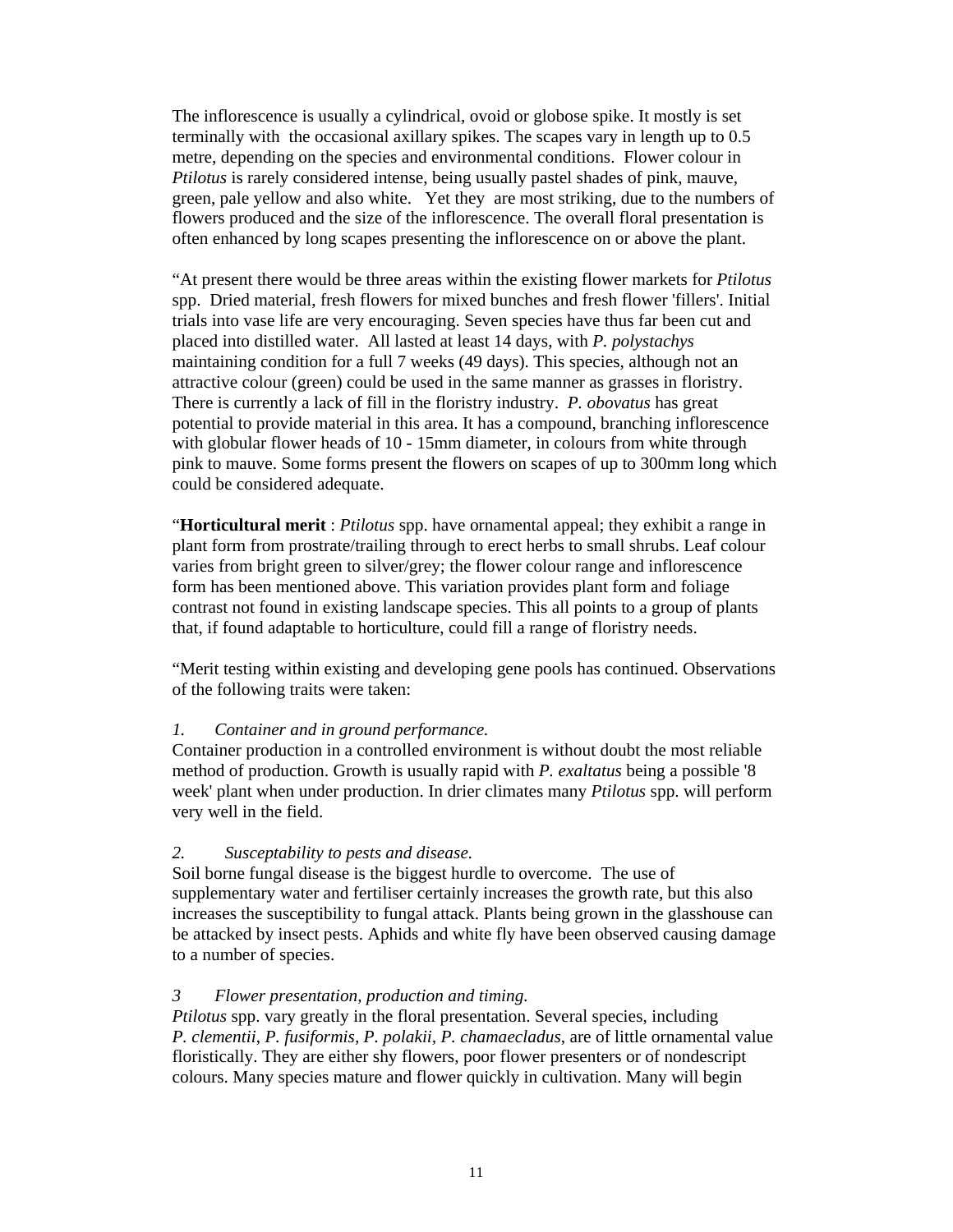flowering from seed in 8 to 10 weeks. This may continue for 2 to 3 months (or more) with some species.

#### *4. Plant form and end use.*

Applied selection, to ensure the most appropriate forms for particular markets, is of a high priority. The weakest or most untidy forms should not be grown. *P. obovatus* shows significant variation both within and across collections and has the potential to provide forms for landscaping, containers and floristry.

#### *5. Ease of propagation.*

With the previously outlined methods seed propagation is a relatively straightforward means of production. Vegetative propagation via cuttings provides only minor problems with appropriate material and conditions*. In vitro* micropropagation provides the most satisfactory method of 'mass' production.

"The establishment and growth under zero-maintenance conditions of plants with minimal water has been quite successful. Although generally cold or even frost-hardy, many species were killed by a very severe frost during July 1995. There are also opportunities to develop selections for the mass container markets both in Australia and overseas. These could be multiple stemmed or compact free flowering types or possibly hanging basket plants such as *P. axillaris*."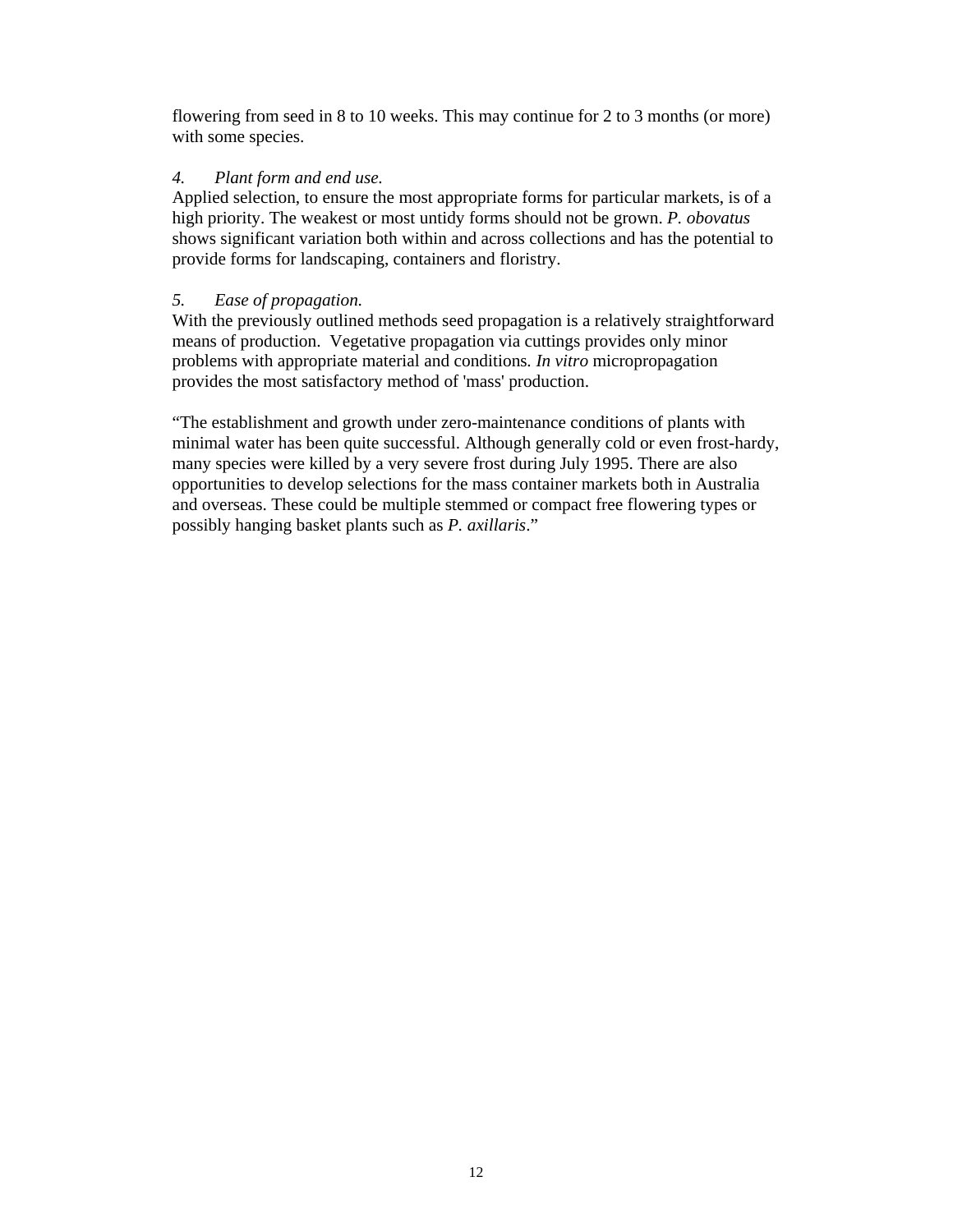### **5 Biological control of** *Phytophthora cinnamomi* **in Grampians Thryptomene using manure treatments**

#### **Researchers** :

D.I. Guest and N. Aryantha School of Botany, University of Melbourne, Parkville, Vic 3052.

#### **Background**

In a review of root rots caused by *Phytophthora* in Australian (Irwin *et al*. 1995), a 1993 estimate of costs across all industries is quoted : \$200 million. This review lists existing controls of these pathogens in the horticultural industries : improved drainage, chemical application or drench of soil and resistant cultivars. For many species there currently is no viable control measure; selection of resistant cultivars for a wide range of species will take many years.

Since the early 1980s, D.I. Guest has had extensive experience in research into the biology and control of *Phytophthora* diseases in plants, including studies on the pathogenecity of *Phytophthora* spp., the defence mechanisms used against these pathogens by plants and the involvement of these defences in the protection of plants by phosphorate fungicides. Hence, he became involved in a *Phytophthora* problem of *Thryptomene* growers in western Victoria. This problem could be a case study for biological supression of the pathogen based on observations that the disease is less prevalent on soils of higher organic matter. The organic content of the soil might encourage growth of micro-organisms which are antagonistic to the pathogen.

The present cultivation of *Thryptomene* species is reviewed by Beardsell (1996). The Grampians species (*T. calycina*) is an important winter cut flower crop in Victoria, located near the natural range of the species. New plantations have been set up in recent years, but *Phytophthora* can cause the death of up to 40% of plants.

This research project, trialling added organic matter for supression of *Phytophthora* root rot in *Thryptomene* was assessed and approved by the Scientific Research Committee of the Australian Flora Foundation.

#### **Outcomes**

It has been shown that composted chicken manure provides effective protection against root rot caused by *P. cinnamomi* in a model plant system, lupin. Disease control was shown to be associated with higher total microbial activity, in particular the presence of higher numbers of antagonistic microbes such as the endosporeforming bacteria and actinomycets, in amended soils.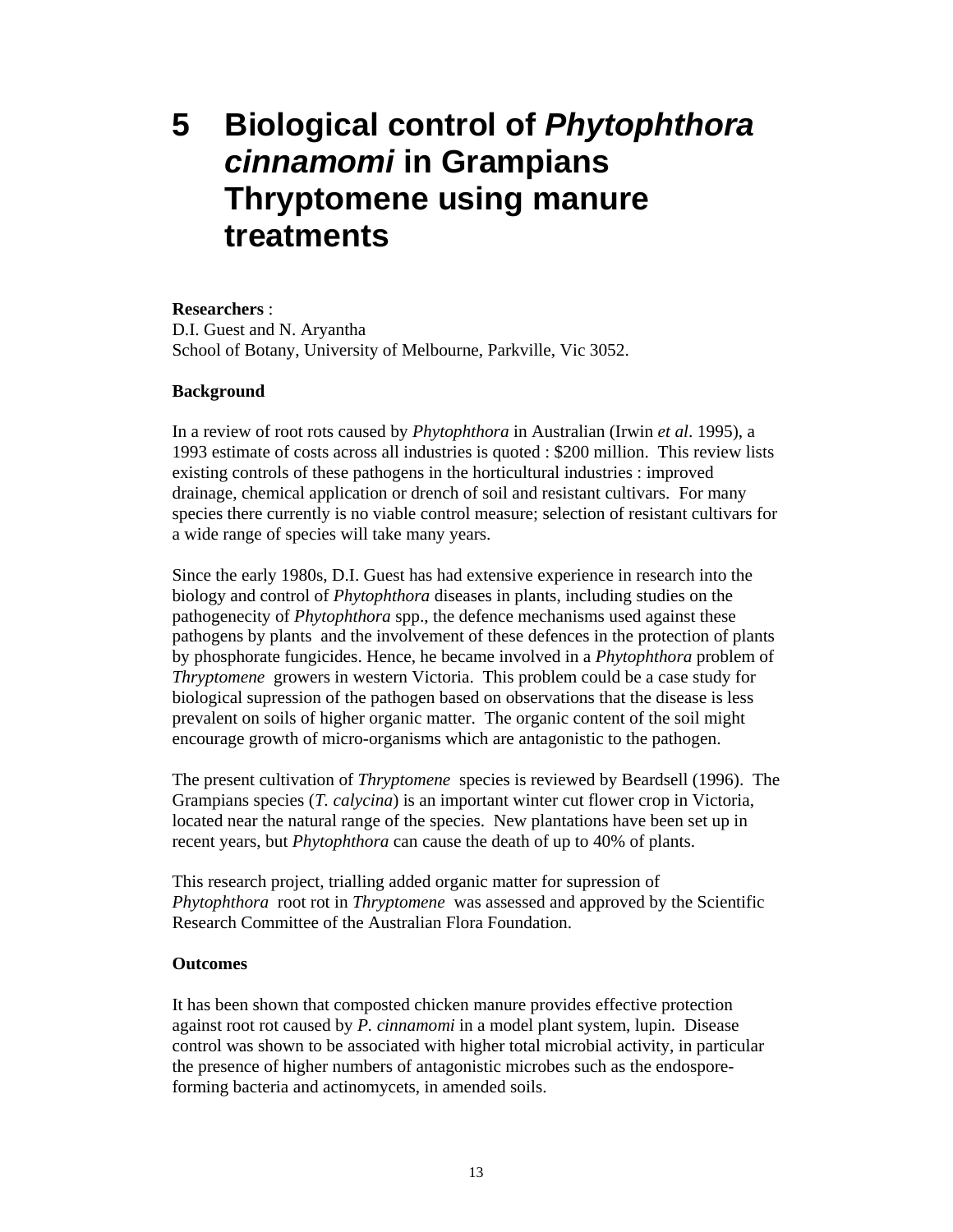A reproducible assay to test the effectiveness of soil amendments against *Phytophthora*  root rot has been developed. A range of actinomycetes, bacteria and fungi isolated from composted chicken manure antagonistise the growth of the pathogen.

#### **Project Details**

In a progress report to the Australian Flora Foundation, D.I. Guest and N. Aryantha said "Chicken, cow, horse and sheep manure, composted for 0, 2 or 5 weeks before incorporation into potting mix infested with *Phytophthora cinnamomi,* were screened for their abilities to reduce the incidence of root rot in lupin, a useful and readily available indicator plant. Soil samples from each treatment were analysed every 2 weeks for pH, organic matter content, total microbial activity and populations of *P*. *cinnamomi* and antagonistic microorganisms. Antagonistic fungi, endospore forming bacteria, fluorescent pseudomonads and actinomycetes were isolated for further testing both *in vitro* and *in vivo.* The most effective antagonists were then used to treat thryptomene seedlings grown in *P. cinnamomi*-infested potting mix.

"Chicken manure composted for 5 weeks was the most effective treatment in suppressing root rot symptoms in lupins. When grown for 14 weeks in potting mix infested with *P*.*cinnamomi,* 96% of seedlings in potting mix amended with composted chicken manure survived, compared to 81% in composted cow manure, 58% in composted horse manure, 51% in composted sheep manure, and 57 % survival in unamended potting mix. One hundred percent of seedlings planted in manureamended or unamended potting mix free of *P. cinnamomi* survived.

"Forty six microbes isolated from composted manure inhibited the growth of the pathogen *in vitro.* Of these, two bacteria, four fungi and seven actinomycetes protected lupin seedlings for up to 14 weeks (significantly different from control) when incorporated to infested soil. In these experiments there was little correlation between disease protection and survival of *P. cinnamomi*. In similar pot trials, two fungi and four actinomycetes reduced dieback in *Thryptomene* over 14 weeks. By this time all plants in unamended infested soil were killed.

"As well, *Thryptomenes* were grown in the glasshouse in a sand peat potting mixture, amended with composted chicken manure, with selected antagonistic microorganisms isolated from field soils, or treated with the fungicide potassium phosphorate. Disease development was observed over the ensuing four weeks, and soil samples from each treatment were analysed for pH organic matter content, total biological activity, and survive of *P cinnamomi*.

"These trials showed a significant reduction of survival of *P. cinnamomi* disease incidence (% plants showing symptoms) and severity (% plants dying) when potting mix was amended with composed chicken manure. There was a strong correlation between the effect and the level of organic matter, total biological activity and populations of antagonistic actinomycetes and bacteria. Soil drenches of potassium phosphonate at transplant also reduced disease, without a corresponding increase in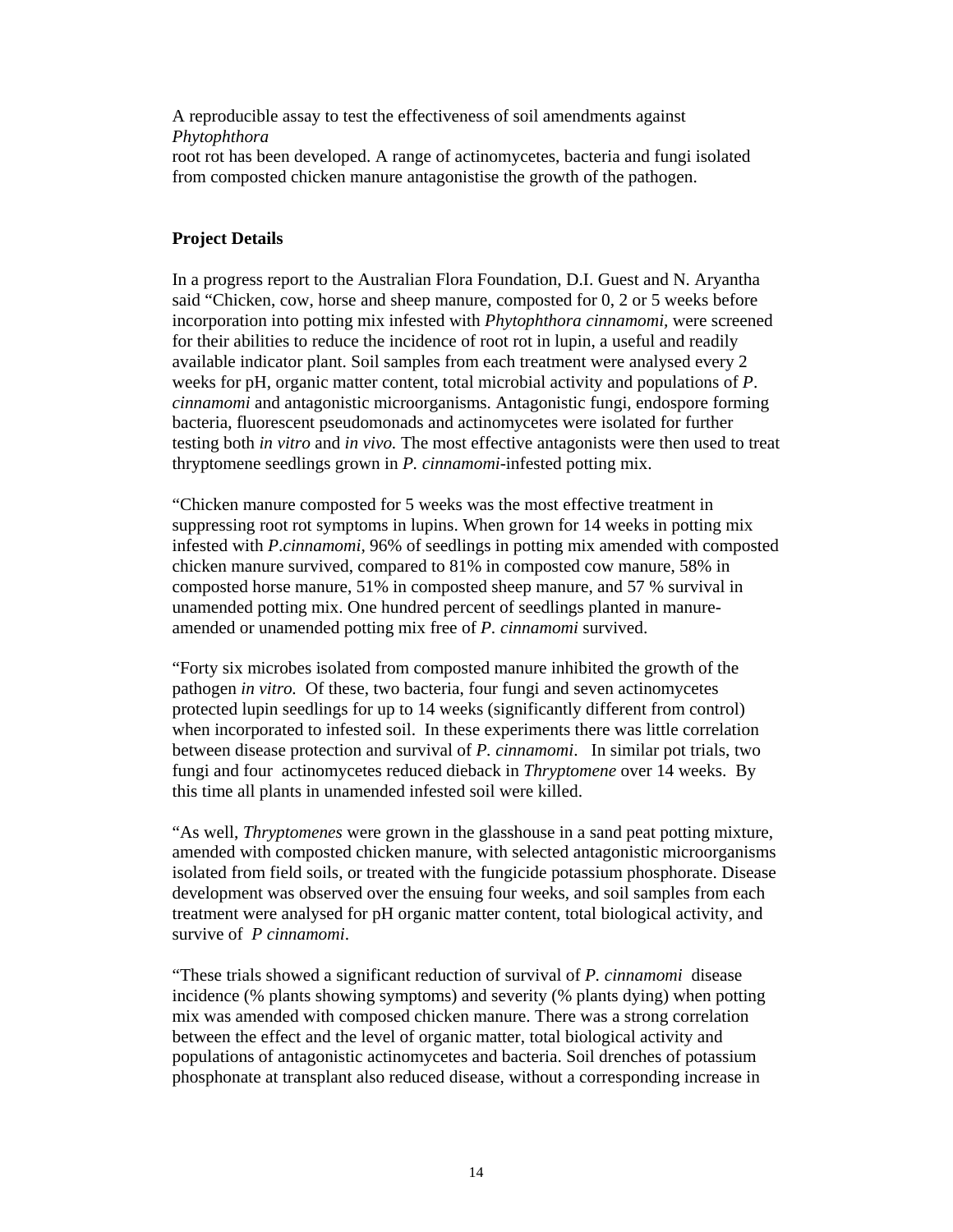soil organic matter, total biological activity or populations of antagonistic actinomycetes and bacteria.

"Field trials have been established at a commercial *Thryptomene* farm near Horsham and at the Cranbourne annexe of the Royal Botanic Gardens comparing phosphorate drenched soils with composted chicken manure and untreated soils."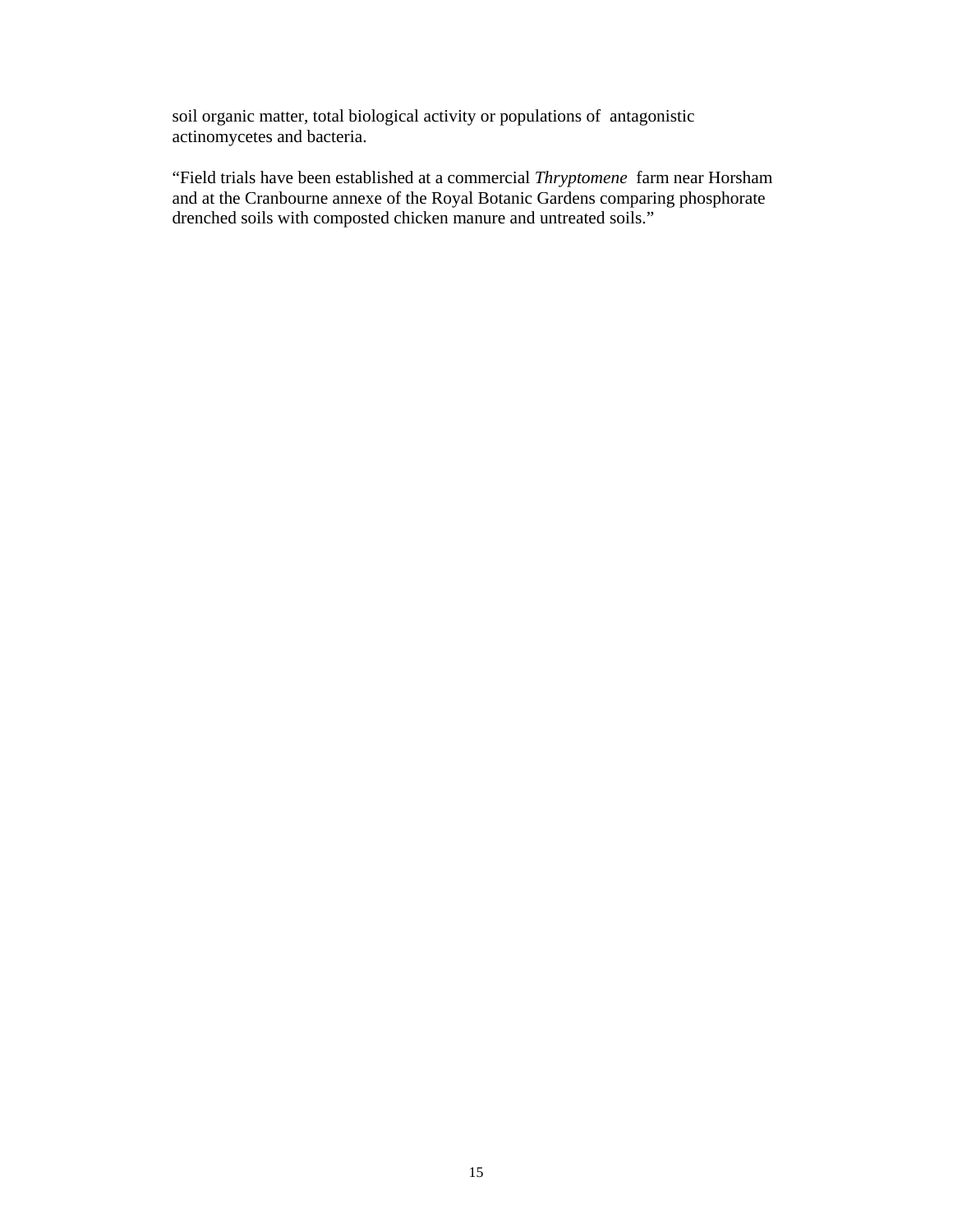**6 Propagation of** *Persoonia virgata* **for the development of a new export floricultural crop** 

#### **Researchers** :

L.M. Ketelholn and M.E. Johnston University of Queensland, Gatton Campus, Lawes, Qld 4343.

#### **Background**

*Persoonia* always have been an enigma for horticulturalists. Recruitment in the wild is reliable after fire or other disturbances, yet as John Wrigley pointed out ten years ago (Wrigley and Fagg 1989), many attempts have been made to overcome the dormancy of the seeds. The few successes have not yielded repeatable techniques. Similarly, propagation from cuttings is unreliable.

The distinct green of the foliage of *Persoonia* makes some species attractive for cut foliage as well as in yellow flower. *Persoonia virgata* and *P. cornifolia* are harvested from the wild on the warm east coast (Ketelholn *et al*. 1994).

In Tasmania, several species of *Persoonia* are on the ROTAP list. In 1992 the Australian Flora Foundation funded Dr. Janet Gorst, then at the University of Tasmania, to identify impediments to seed germination and tissue cultures of these species.

Since 1993 Lynda Ketelholn has been exploring propagation of *P. virgata*. By 1994 it was found that removal of half the woody endocarp of the seed longitudinally was a promising treatment. Certain media and hormone treatments had been identified as more likely to produce rooted cuttings (Ketelholn *et al.* 1996). So, in the second round of grants, funded by RIRDC, this project was assessed and approved by the Scientific Research Committee of the Australian Flora Foundation.

#### **Outcomes**

Seed germination studies have shown that the endocarp is a major barrier to germination. 40% to 60% germination, *in vitro*, occurs if half the endocarp is removed. However, more commercially viable, *ex vitro* procedures are not successful. Success with cuttings varies with individual stock plants. Growth cycles of plants in their natural habitat have been established.

#### **Project Details**

Lynda Ketelholn reported to the Foundation that, in an experiment to assess "the effects of various mesocarp removals, endocarp removals and chemical applications on the germination response of seed that had been cool-stored for 20 weeks. Seeds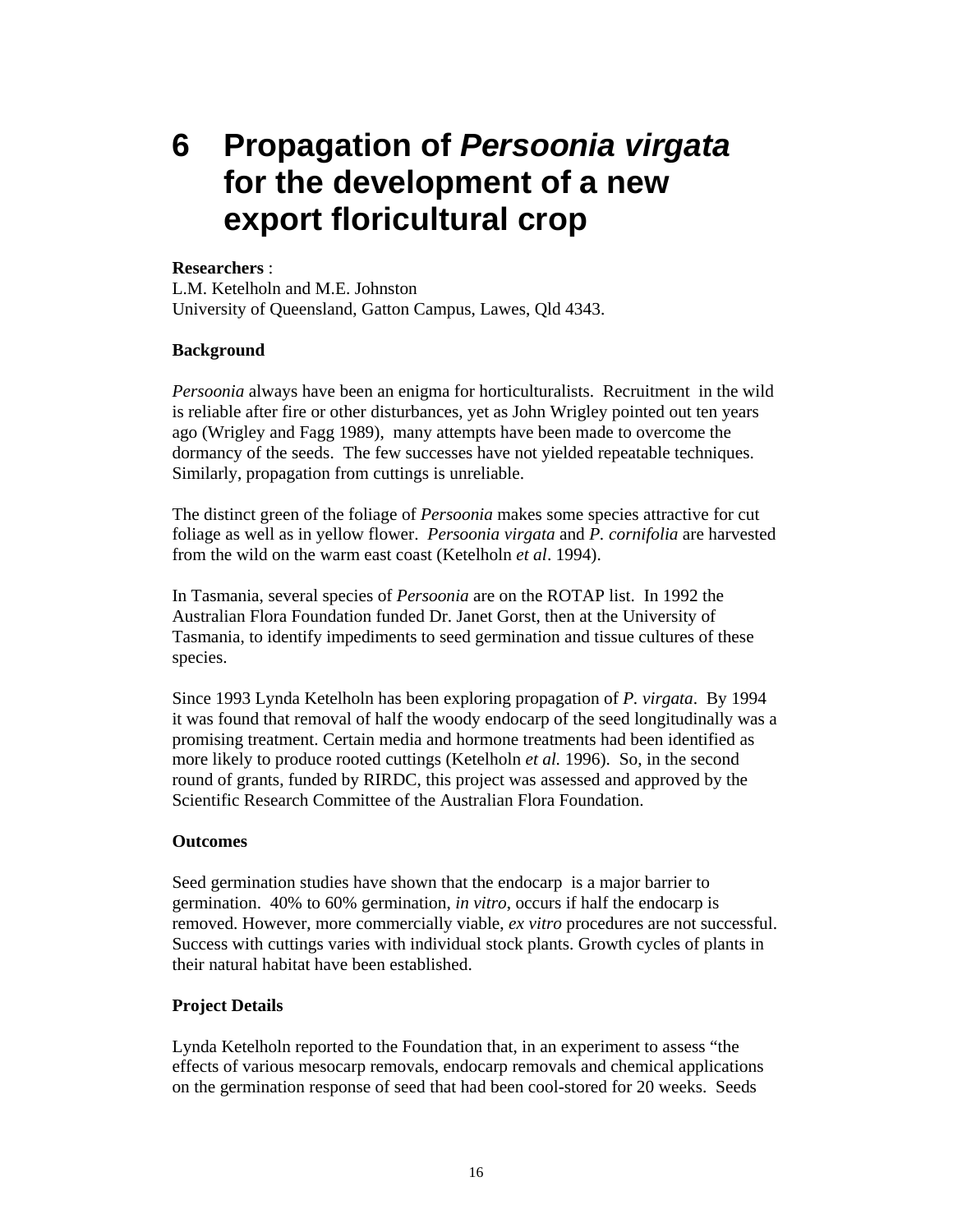that were soaked in hydrogen peroxide or gibberellic acid, at varying concentrations, did not produce germination results significantly different to the control treatment.

Seeds that were fermented and then had the majority of the endocarp removed produced 54% germination, being significantly higher than other combinations of mesocarp and endocarp removal treatments. This experiment was repeated using fresh seed, to determine if cooling had affected germination. These results also showed no significant difference in germination of chemically treated seeds compared to the control. The mesocarp and endocarp removals produced significantly different germination results, though there was no significant interaction effect.

These results would suggest that the embryo may not be dormant and that adequate oxygen is reaching the embryo when parts of the endocarp is removed. The endocarp appears to be a barrier to germination, and developing a method to more easily remove it will be important in developing a commercial system of propagation."

**Cutting propagation :** Using established stock plants in glasshouses. "a preliminary experiment investigated the effect of blanching cuttings. One juvenile stock plant was used, with five out of the eight cuttings examined, producing roots. A larger experiment, involving a number of mature stock plants, was conducted. However, no rooting resulted among 600 cuttings. The major differences between the two experiments were : (1) different genotypes may have different rooting responses, (2) juvenile cuttings may be easier to root than mature cuttings, and (3) the experiments were conducted at different times of the year."

In an experiment investigating the rooting of juvenile and mature shoots from stock plants, higher percentages were achieved with juvenile plants than 'medium' plants. However, in both types results from individual stock plants varied enormously.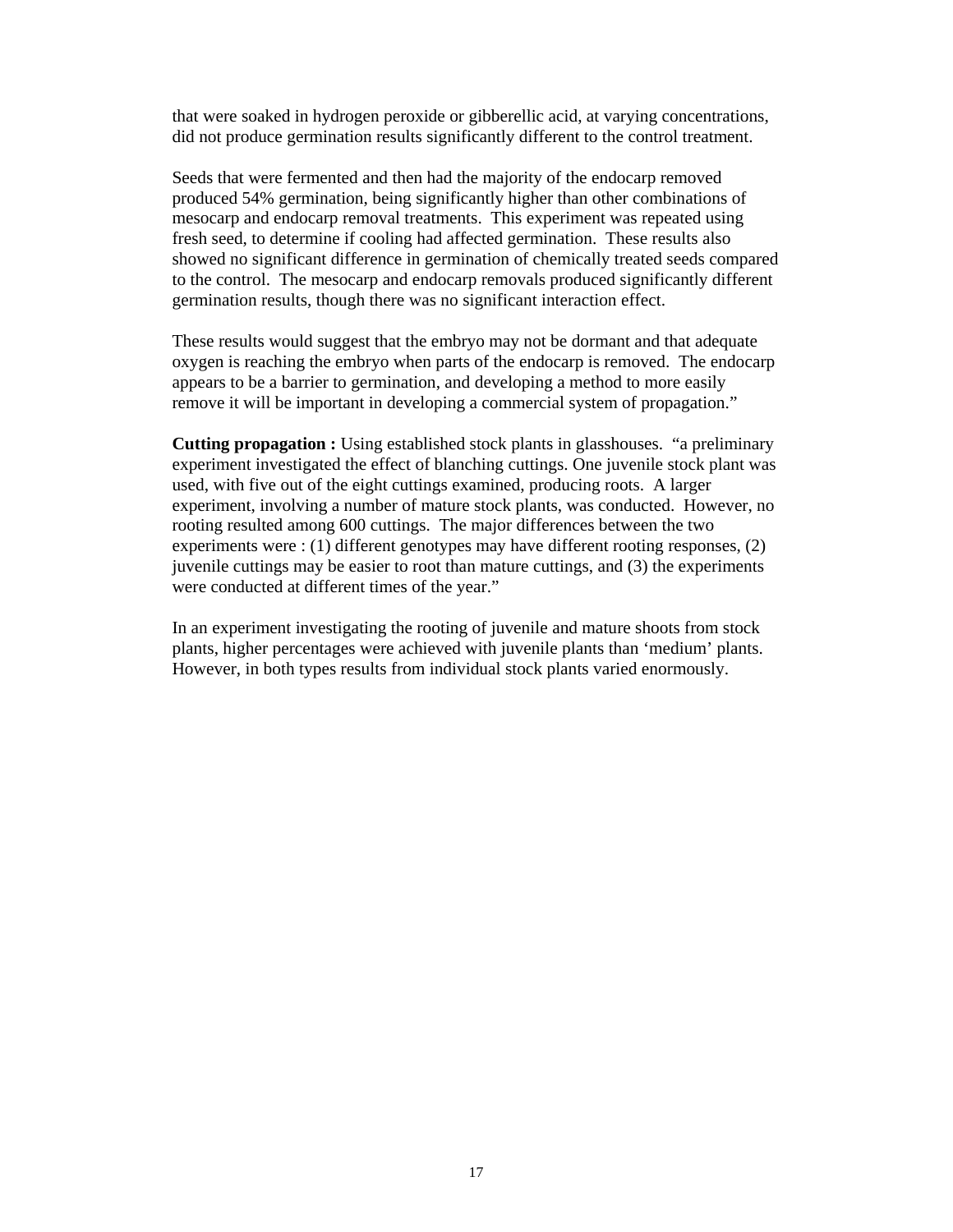**7 Regeneration biology and Silviculture of Tasmanian Soft Tree Fern** *Dicksonia antarctica* 

#### **Researchers :**

G.L. Unwin and M.A. Hunt Applied Biology Department University of Tasmania P O Box 1214 Launeston Tas 7250

#### **Background**

A truckload of *Dicksonia* tree fern stems is a disturbing sight. Defronded and sawn off at ground level, the ferns are destined for the insatiable garden and landscaping trade, both indoor and outdoor. Unlike a truckload of logs of trees, of similar age to the ferns, there is no land set aside, nor cultural practices available, for the replacement of the ferns. As John Wrigley wrote in 1989, "this method (of propagation by 'cutting') is not to be encouraged unless the individual tree fern is doomed to die in its present position. By sawing the trunk through. the top part of the tree fern will form roots and regrow, but the base will die".

Given this situation, the Australian Flora Foundation was pleased to receive an application for funding an imaginative project aimed at establishing silvicultural requirements of the tree fern as a commercial understorey crop in eucalypt plantations. This application, in the second round of grants to be funded with RIRDC moneys, was assessed and approved by the Scientific Research Committee.

As Greg Unwin summarised for the Foundation "The spectacular tree gern *Dicksonia antarctica* is commonly found in moist forest understoreys of south-eastern Australia. For almost two centuries, this large fern has attracted the attention of botanists, pteridologists and palynologists, for its size, beauty and taxonomic relationship with other tree fern genera of both extant and fossil flora.

In recent years, commercial horticulture has provided an incentive to harvest mature *Dicksonia* stems from private and crown forests in Tasmania in order to supply Soft Tree Ferns at low prices domestically in Australia and to develop a very small market at high specialty prices for export to Europe. Extraction and marketing of *Dicksonia antarctica* for export raises new issues of conservation and management of the native fern flora in Australia.

At the same time, such an opportunity provides new avenues for research on the application of propagated growing stock and commercial silviculture of the tree fern within managed understoreys of fastgrowing *Eucalyptus* plantations.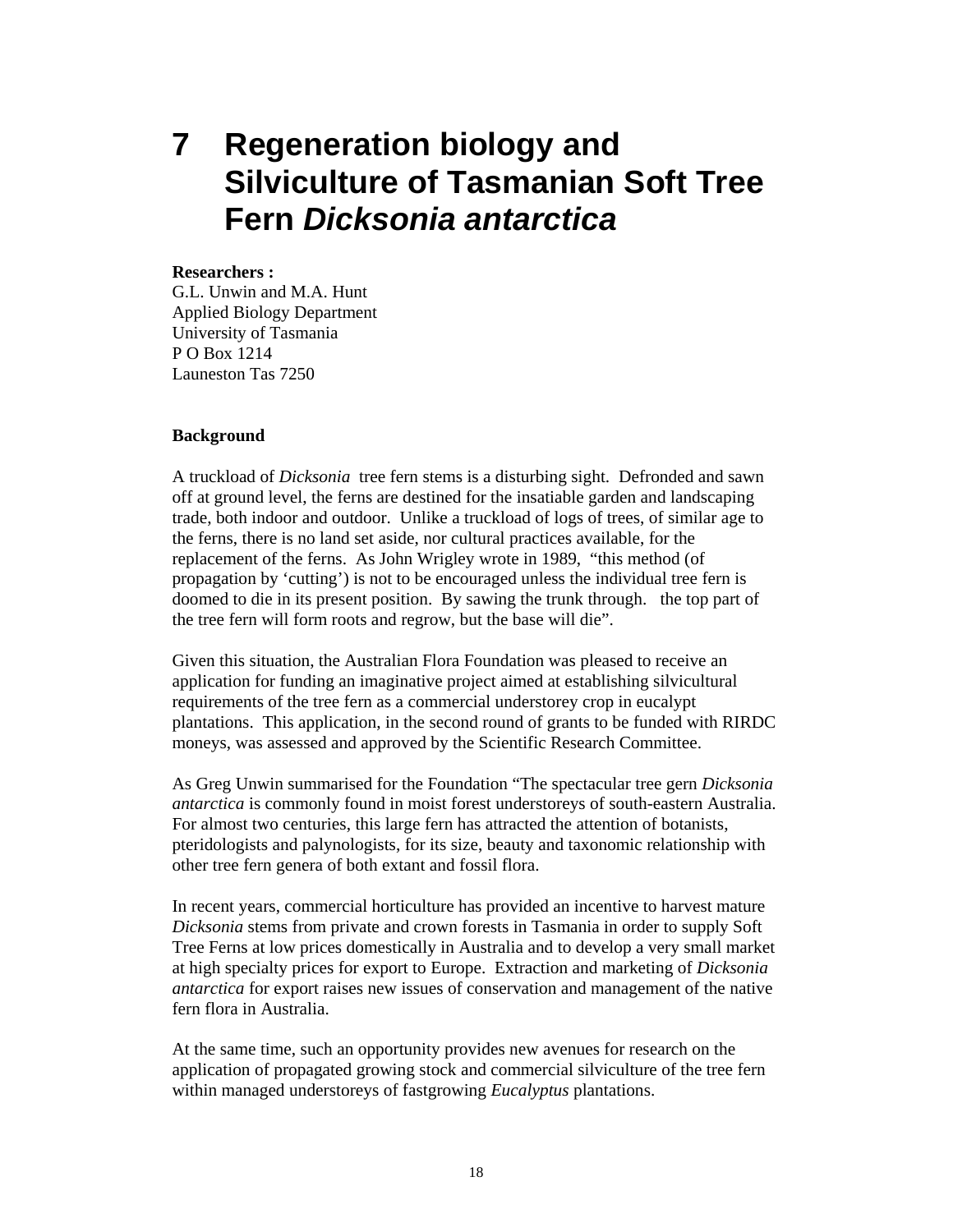#### **Outcomes**

Results to date suggests that light, moisture and nutrient requirements of *Dicksonia* can be provided in plantation forest understoreys or beneath disturbed native forests, without compromising either the productivity of the plantation or the ecological succession of native forest gaps.

Protocols and media requirements for the *in vitro* propagation of sporelings have been derived experimentally.

Two papers have been published (Unwin and Hunt 1996, Hunt *et al*. 1997) and the researchers have been able to bring international attention to the possibility of actually cultivating and managing propagated tree fern populations silviculturally for an expanding world horticultural interest in Australian native ferns.

#### **Project Details**

Greg Unwin reported to the Australian Flora Foundation in 1997. He said that "the second year of the project has sustained our cautious prospects for sustainable silvicultual production of advanced adult tree ferns in moist plantation understoreys. Silvicultural establishment trials will be implemented, as planned, in 1997 by outplanting nursery propagated sporelings in the plantation understorey. This experiment will test our explanation of plant environment relations derived through ecophysiological investigation as outlined in published results to date.

By way of background he said that "in recent years, commercial horticulture has provided an incentive to harvest mature *Dicksonia* stems from private and crown forests in Tasmania in order to supply Soft Tree Ferns at low prices domestically in Australia and to develop a very small market at high specialty prices for export to Europe. Extraction and marketing of *Dicksonia antarctica* for export raises new issues of conservation and management of the native fern flora in Australia. At the same time, such an opportunity provides new avenues for research on the application of propagated growing stock and commercial silviculture of the tree fern within managed understoreys of fast-growing *Eucalyptus* plantations.

"The Australian Flora Foundation / RIRDC support of these investigations during 1995 and 1996 has been instrumental in developing international interest in a continuing tree fern research programme for future years (presently proposed in an Internal Grant Application, Southern Cross University and University of Tasmania 1997-98). Even though financially limited in scale, the work to date has allowed the investigators to bring international attention to the possibility of actually cultivating and managing propagated tree fern populations silviculturally for an expanding world horticultural interest in Australian native ferns. The concept of actually raising and managing tree fern stocks for horticulture beneath rapidly expanding eucalypt plantations or disturbed farm forests, rather than simply exploiting or salvaging native populations for domestic or export sales, is somewhat new to Australian tree fern management (or our lack thereof).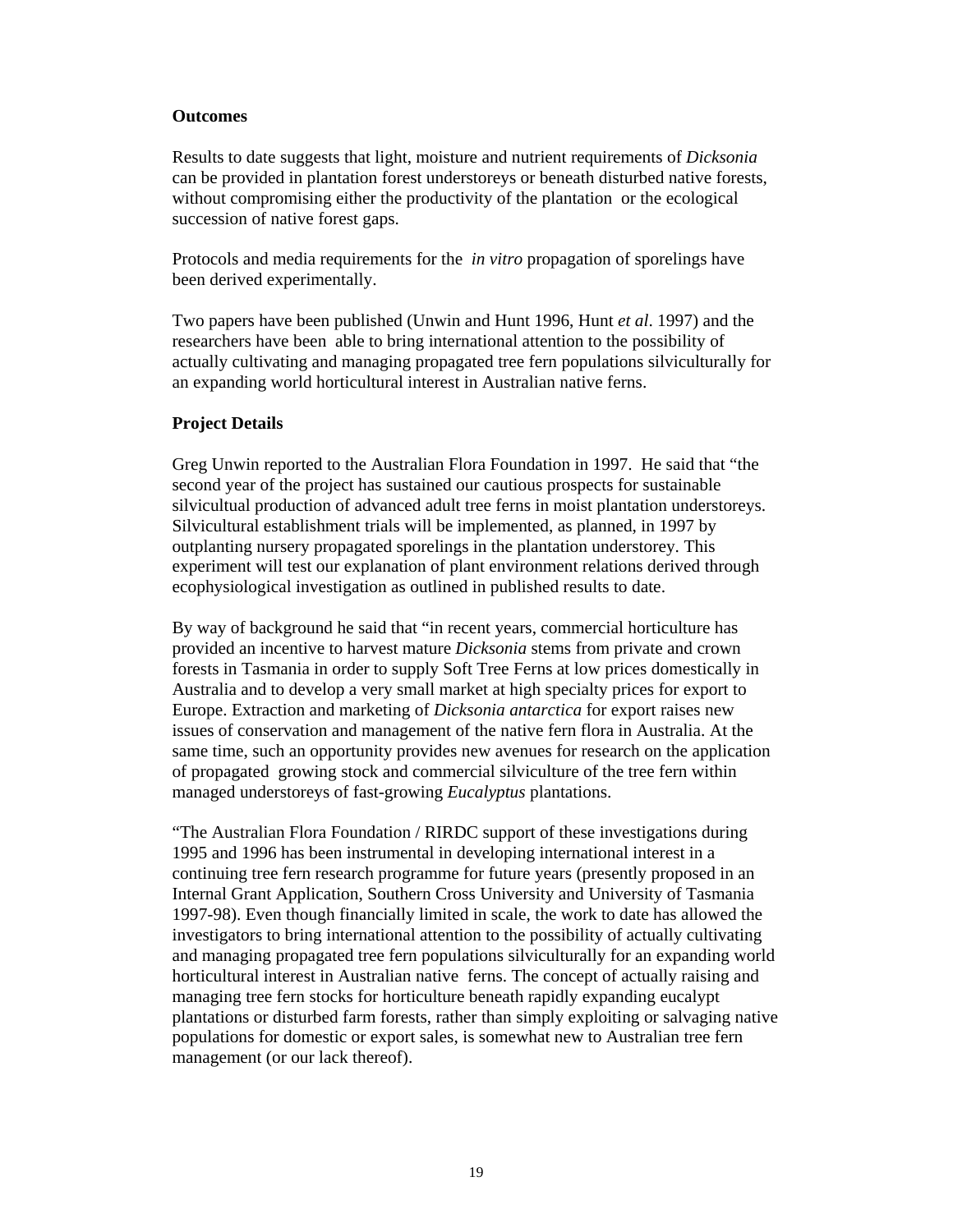"During 1996, our *Dicksonia* studies have developed along two lines of investigation, both of which have involved a training component among graduates of Applied Biology at University of Tasmania:

- (a) The ecophysiology of the species regenerating in eucalypt plantation forest understoreys (following from a successful invitation made to a B.App.Sci. (Hons.) student in 1994), and
- (b) The development and training of techniques for micropropagation of the tree fern in controlled sterile conditions (undertaken by another student as part of a Grad. Dip. in Ag. Sci.).

"The two investigations are linked by the common objective of future propagation of the species for commercial horticulture, taking advantage of shaded understorey environments in forest plantations, in moist uplands of northeast Tasmania. Hence the principal investigators have established a secure partnership with a large prominent forest nursery in northern Tasmania who is now providing in-kind shadehouse maintenance of planting stock and well managed field sites for the third stage of this project, i.e. underplanting of *Dicksonia antarctica,* beneath young eucalypt plantations.

"In moist forest sites of northern Tasmania, present rate of *Eucalyptus* plantation establishment by large private corporations varies from 3500 - 4500 ha per year, depending on seasonal and operational conditions. This rate of conversion is set to treble if national goals of the proposed 2020 Vision programme are delivered in Tasmania.

Additionally, tree growers on smaller family-owned farm properties are becoming increasingly well organised towards sustainable harvest and export of forest products from their collective forest estate. Tree Growers Cooperatives and the Farmwood Association in northern Tasmania are committed to optimal and sustainable long-term use of forest products from their farms, as a means to diversify and balance their agricultural operations, both financially and ecologically. The scale of farm forest development is ideally suited to improving productivity through small scale plantations and enrichment of disturbed native forest woodlots.

Accordingly, there is particular interest in the next stage of the project, namely the design and development of experimental dual crop silvicultural systems for *Dicksonia*  beneath young eucalypt plantations, as planned for the second half of 1997."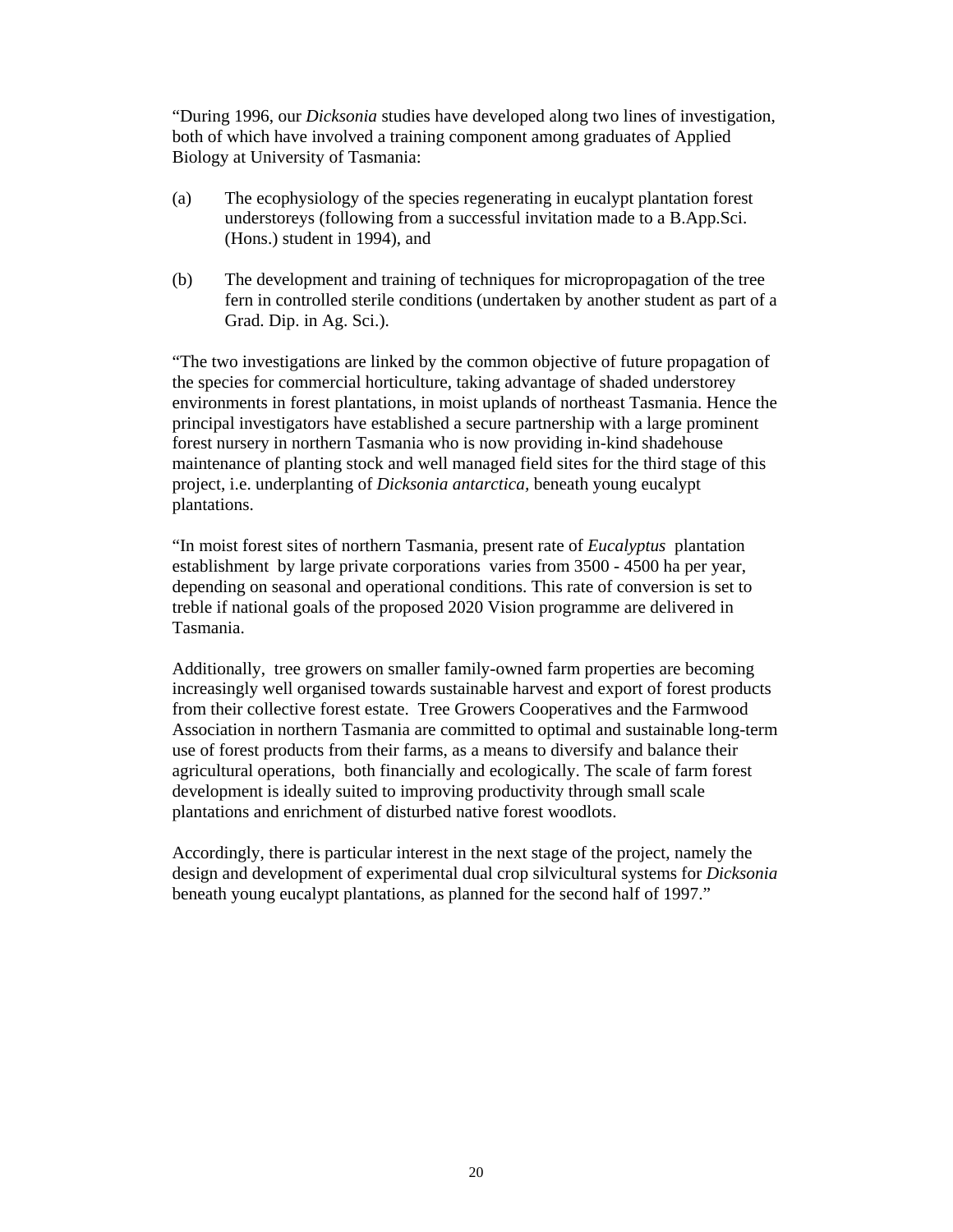## **8 General Discussion**

The objective of the RIRDC 'Wildflowers and Native Plants' sub-program is to "improve the profitability, productivity and sustainability of the Australian wildflowers and native plants industry" (RIRDC, 1997), including souther African Proteaceae. In 1996, the R.& D Plan 1995-2000 was produced (RIRDC, 1996) with the observation that the newness of the industry has the characteristic of "fragmentatin of the industry and its need to focus its activities, to promote greater awareness of market opportunities and needs and to enhance infromation flow, particularly to more recent entrants." This  $R & D$  Plan lists RIRDC initiatives which contribute to the focus of activities.

By contrast, the project reported here, "Distribution of priming grants for wildflowers and native plants" did not have a specific focus; the topics funded were the choice of individual researchers, within the general constraint of the Call for Applications. Nevertheless, all five projects addressed targets of the RIRDC R & D Plan for Wildflowers and Native Plants, as detailed below, and added to the technical information available to industry participants and students.

The funded projects had been ranked by the Scientific Research Committee of the Australian Flora Foundation after consideration of the likelihood of successful outcome. The track record of the researcher and the facilities available. As these were small grants it was essential to have existing infrastructure, researchers and students.

The project on helichrysums, *Ptilotus* and *Persoonia* addressed Objective 3, 'identifiying and developing new fresh products' of the R & D plant, and drew on one of the strengths identified inthe SWOT analysis of the program viz. ability to use bush material to establish markets. The helichrysum study also contributed to Objective 6, 'to extend continuity of supply'.

The trials with *Dicksonia* in plantation forests of Tasmania pertain to Objective 7, 'to improve production efficiency', fostering production systems that are cost effective and ecologically sustainable, whilst the research on controlling *Phytophthora* which organic matter targeted 'Environmentally acceptable pest, disease and weed control packages'.

The project chapters in this report indicate clearly the extent of progress which can be made with research grants in the range \$5,000 to \$10,000. All five projects have involved training of young people in research methods, for instance, the progress with *Ptilotus* was made with vacation employment of students. Furthermore, the results are presented in "Native Australian Plants horticulture and uses" (K.A. Johnson and M. Burchett, eds, 1996) which provides technical information for future students and those in the industry who are new to the business. The RIRDC R& D Plan for the Wildflowers and Native Plant Program identifies developing the people in the industry as a key issue : - "many within the industry are new to the business and there is a need to ensure that they are well informed abou the industry, with regard to both its potential and its pitfalls. It is important that they have improved access to information and to training in both business and technical skills" (RIRDC, 1996).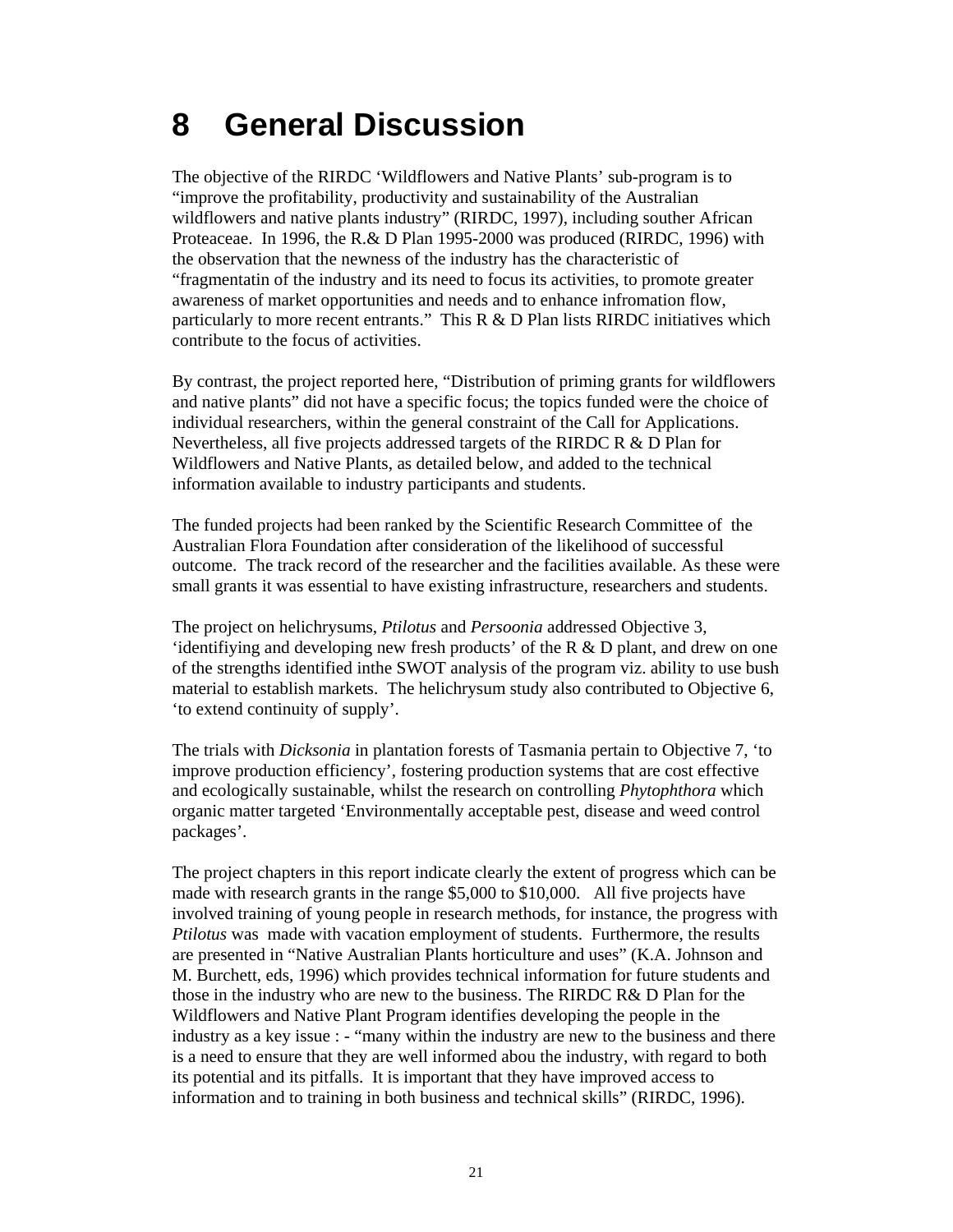### **9 References**

- Allen, A.D., Slater, A.T., and Howell, G.J. (1994). Development of South-eastern Australian daisies as cut flowers. in "Proc. Third National Workshop for Australian Native Flowers' pp. 3.9-3.11. (Story Horticultural : Toowoomba.)
- Beardsell, D.V. (1996). *Thryptomene, Micromyrtus* and *Scholtzia* in 'Native Australian plants horticulture and uses' (Eds K. Johnson and M. Burchett) pp. 182-189. (University of New South Wales Press : Sydney.)
- Bunker, K.V. (1994). Overcoming poor germination in Australian daisies (Asteraceae) by combinations of gibberellin, scarification, light and dark. *Scientia Horticulturae* **59**, 243-252.
- Bunker, K.V. (1996). Native daisies. in 'Native Australian plants horticulture and uses' (K. Johnson and M Burchett) pp. 228-241. (University of of New South Wales Press : Sydney.)
- Hunt, M.A., Davidson, N.J., and Unwin, E.L. (1998). Ecophysiology of soft tree fern *Dicksonia antarctica. Australian Journal of Botany* (in press).
- Irwin, J.A.G., Cahill, D.M., and Drenth, A. (1995). *Phytophthora* in Australia. *Australian Journal of Agricultural Research* **46**, 1311-1337.
- Johnson, K., and Burchett, M. (1996). 'Native Australian plants horticulture and uses'. (University of New South Wales Press : Sydney.)
- Ketelhohn, L., M., Johnston, M.E., and Cage, J. (1996). *Persoonia virgata*. In 'Native Australian plants horticulture and uses'. (Eds K. Johnson and M. Burchett.) pp. 56-67. (University of New South Wales Press : Sydney.)
- Ketelhohn, L.M. (1994). Propagation of *Persoonia* species. In 'Proc. Third National Workshop for Australian Native Flowers', pp. 4.18-4.22. (Story Horticultural : Toowoomba.)
- RIRDC (1996). 'R & D Plant for the Wildflower and Native Plant Program 1995- 2000'. (Rural Industries Research and Development Corporation : Canberra.)
- RIRDC (1997). Annual Report (Rural Industries Research and Development Corporation : Canberra.)
- Unwin, G.L., and Hunt, M.A. (1996). Conservation and management of soft tree fern *Dicksonia antarctica* in relation to commercial forestry and horticulture. In 'Pteridology in Perspective' (Eds J.M. Camus, M. Gibby and R.J. Johns). pp. 125-137. (Royal Botanic Gardens, Kew : London.)